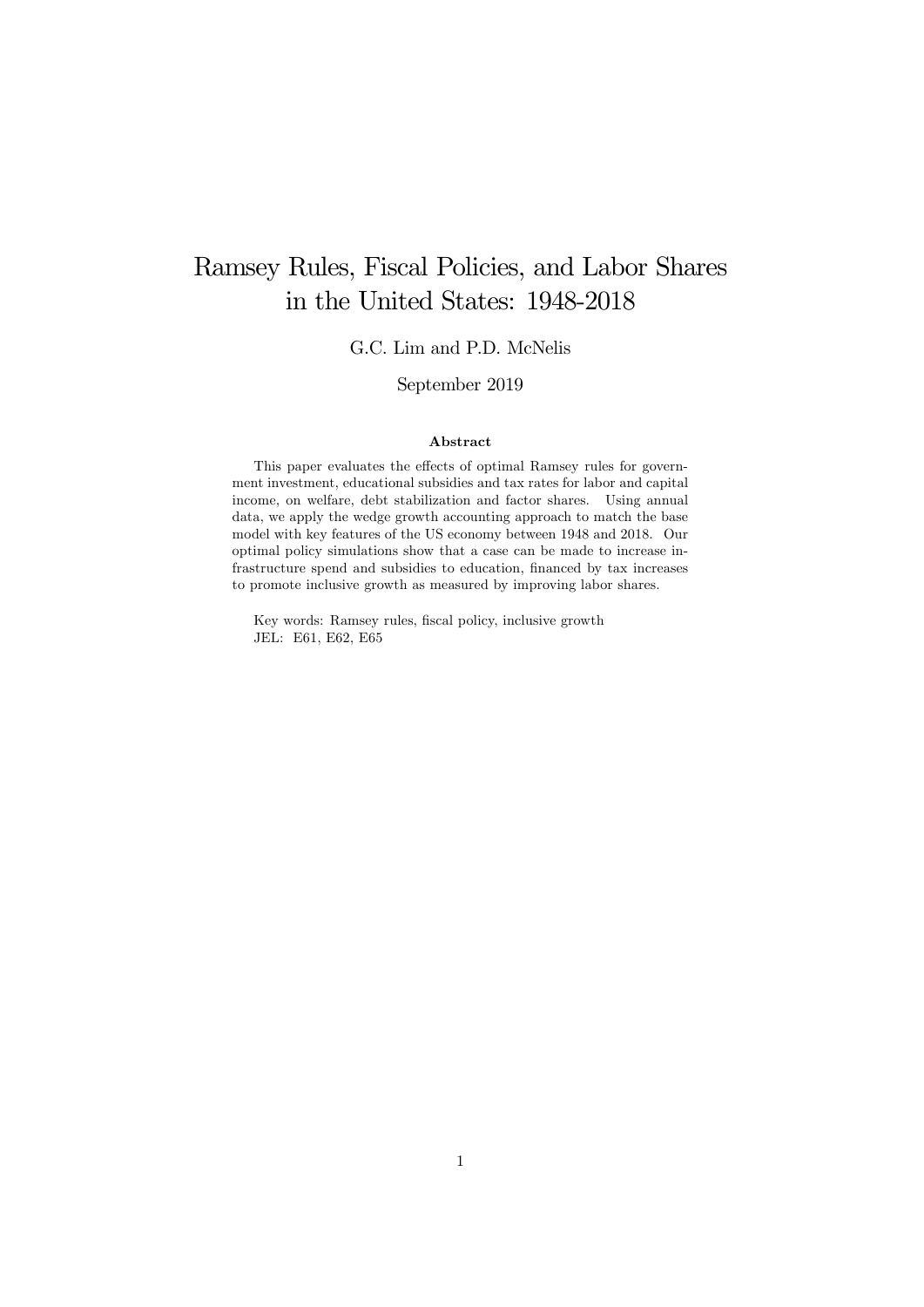## 1 Introduction

Since the onset of the global financial crisis, and the explosion of public debt across Europe, the United States and Japan, attention has shifted to the use of fiscal instruments when the interest rate is at or near the zero lower bound. For example, Correia et.al (2013) have drawn attention to the way rules for tax rates can serve as effective substitutes for the interest rate for overall stabilization, since both the tax rate and the interest rate enter the Euler equations. These authors have also noted that there is no need to rely on sticky prices or wages for tax-rate rules to be effective stabilization instruments.

At the same time, attention has been drawn to the issue of income inequality within countries again especially since the onset of the global financial crisis. Kumho et.al (2015), for example, have shown how increasing inequality can precipitate crises through incentives for over lending by financial institutions. Bhandari et.al. (2017) have drawn attention to the effect of monetary and fiscal policies on inequality over the course of the business cycle as well as the effects of inflation for redistribution.

Any discussion of fiscal policy, and its effects on welfare and inequality, must also face the issue of large public debt levels across the world, and the inevitable demands for austerity. But this is a complex issue. Leeper (2015) points out that time and time again, when fiscal stimulus packages are proposed or enacted, they are soon followed by promises of austerity programs to reduce the ensuing accumulation of government debt, thus making the expansionary fiscal actions counter-productive.1

In a similar vein, Sims (2018) points out that seeing debt as a burden for future generations, which has to be wiped out by higher taxes, is a wrong way to proceed. He notes that if we are really concerned about future generations, we should increase savings and increasing taxes to reduce debt is likely to decrease private saving. He notes that what is costly about large public debt are the distortionary taxes needed to keep debt from expanding. Rapidly increasing taxes to reduce debt creates even more distortions.

In his recent American Economic Association Presidential address, Blanchard (2019) offers another perspective regarding fears of growing public debt in the United States. He notes that with interest rates on public debt being lower than the rate of growth of the economy, the welfare costs of debt are much lower than commonly assumed.

But while lower or even zero interest rates would seem to be good news for fiscal activism, Liu, et.al (2019) offer a challenge. They point out that in periods of prolonged interest rates, when the interest rate falls below a low threshold, the prolonged low interest rates can lead to increased industrial concentration, monopoly power and increased inequality, and lower productivity.

The aim of the paper is to examine how fiscal policies affect inequality through their effects on the labor share of GDP, since movements in this variable are negatively correlated with the Gini coefficient [see Santacreu and .Zhu

 $1<sup>1</sup>$  He notes that fiscal expansions which are **not** backed by promises of reversal have long and persistent impacts. There is thus a trade off between fiscal sustainability and effective fiscal stabilization. Unfortunately, he notes that most policy makers favor sustainability, thereby removing fiscal policy as a key play in stabilization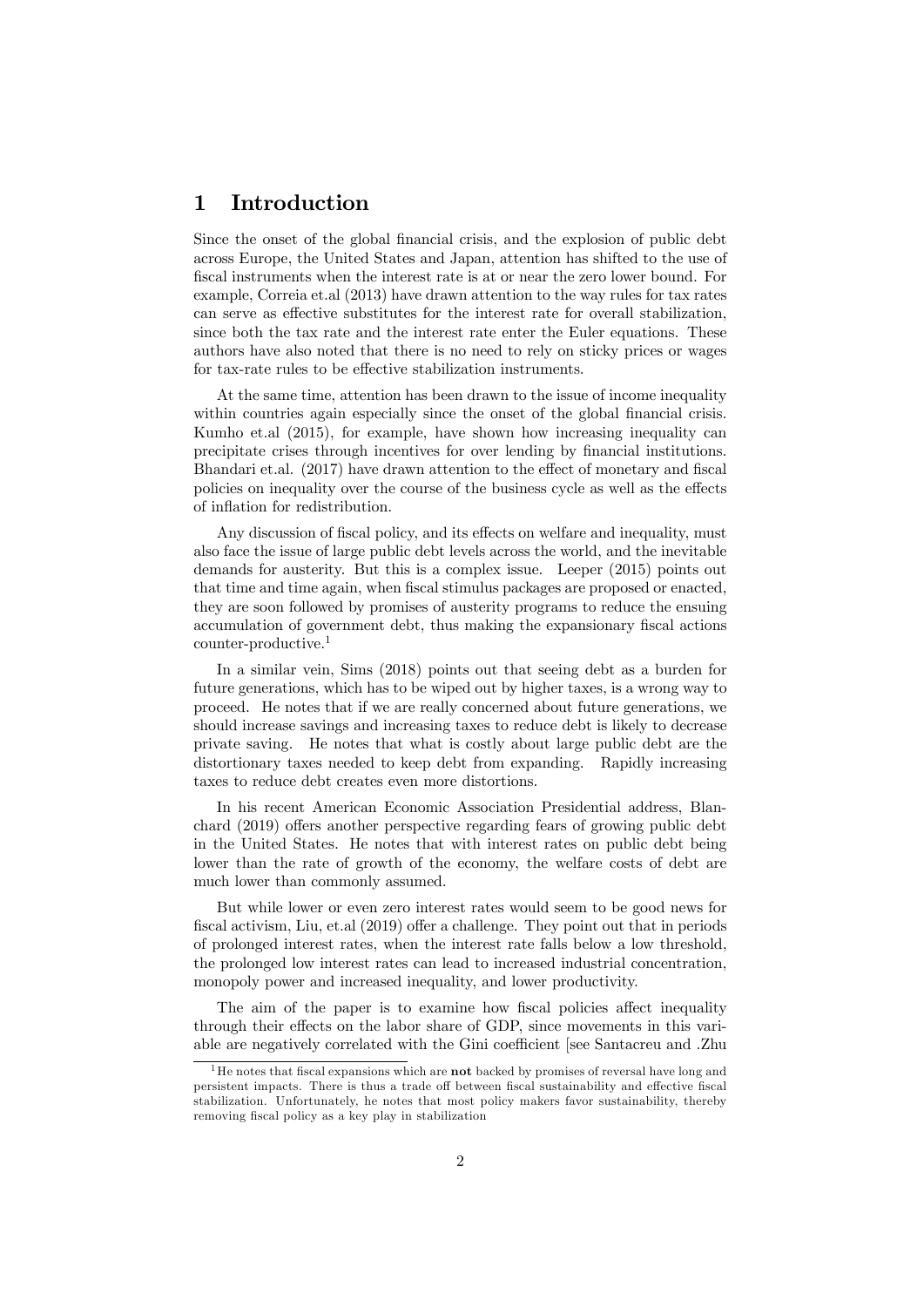(2017)]. We use a model-based approach which allows for government spending on human as well as physical capital. Specifically our model is an extension of Daniel and Gao (2015), which features government subsidies for human capital formation. We augment the Daniel and Gao (hereafter DG) model to include government investment in productive capital, in order to compare the fiscal multipliers associated with government spending in human and physical capital. We also have tax rates on both labor and capital income.

Our analysis is based on a model which is calibrated for the US economy, on an annual basis. We examine the evolution of fiscal policies, both for spending and taxation, as well as the evolution of GDP growth,public debt and the labor share of national income, between 1948 and 2018. In many ways, the decade of the 1950s offers important clues about good conduct of fiscal policy when expenditures were focused on infrastructure and education, with high tax rates on income and dividends. Interest rates were kept low by the Real Bills Doctrine, while the large stock of public debt, due to World War II and the Korean War spending, declined along with a steadily increasing labor share of national income.

While there is a large stock of public debt today, and a low interest rate, as in the 1950s, fiscal policies both in spending and taxation are different. Tax rates are lower, there is much less spending on infrastructure and human capital and the labor share of national income has been steadily declining. A goal of this paper is to find out what Ramsey rules for both expenditures and taxes can teach us about the design of fiscal policy with respect to the stabilization of public debt, sustained growth and stable labor shares.

Our approach has four characteristics. We focus on the labor share, we examine both spending and revenue instruments, we take an historical approach, and we assess the welfare effects of government spending.

First. our focus on labor share is motivated by studies which show a relationship between changes in labour share, the likely effects of technology and its implications on physical and human capital accumulation. These include studies by Acemoglu and. Restrepo (2018, 2019), as well as by Caselli and Manning (2019), who discussed the roles of technological change with specific assumptions about the specification of CES production functions. In particular, Acemoglu and Restrepo note that with an educated work force, the initial replacement effect of new technology is soon followed by a reinstatement effect. Their message is that workers who lose jobs due to automation soon find new employment opportunities due to the productivity gains and new demand generated by the new technology.

Alvarez-Cuadrado, Van Long and Poschke (2018) examined the changes brought out by structural change in capital and labor substitution, while Growiec, McAdam, and Muck (2018) examined the cyclicality of this variable. In contrast, Karabarbounis and. Neiman (2014) compared the behavior of the labor share across countries, finding that it has significantly declined since the 1980's. Rather than focusing on technology, structural changes or cyclical behavior, they explain the global decline as a result of a fall in the price of capital good. To date, little attention has been paid to the role of changing fiscal regimes on the behavior of the labor share. The focus of our paper is with the effects of changes in fiscal expenditures and revenues on labor shares.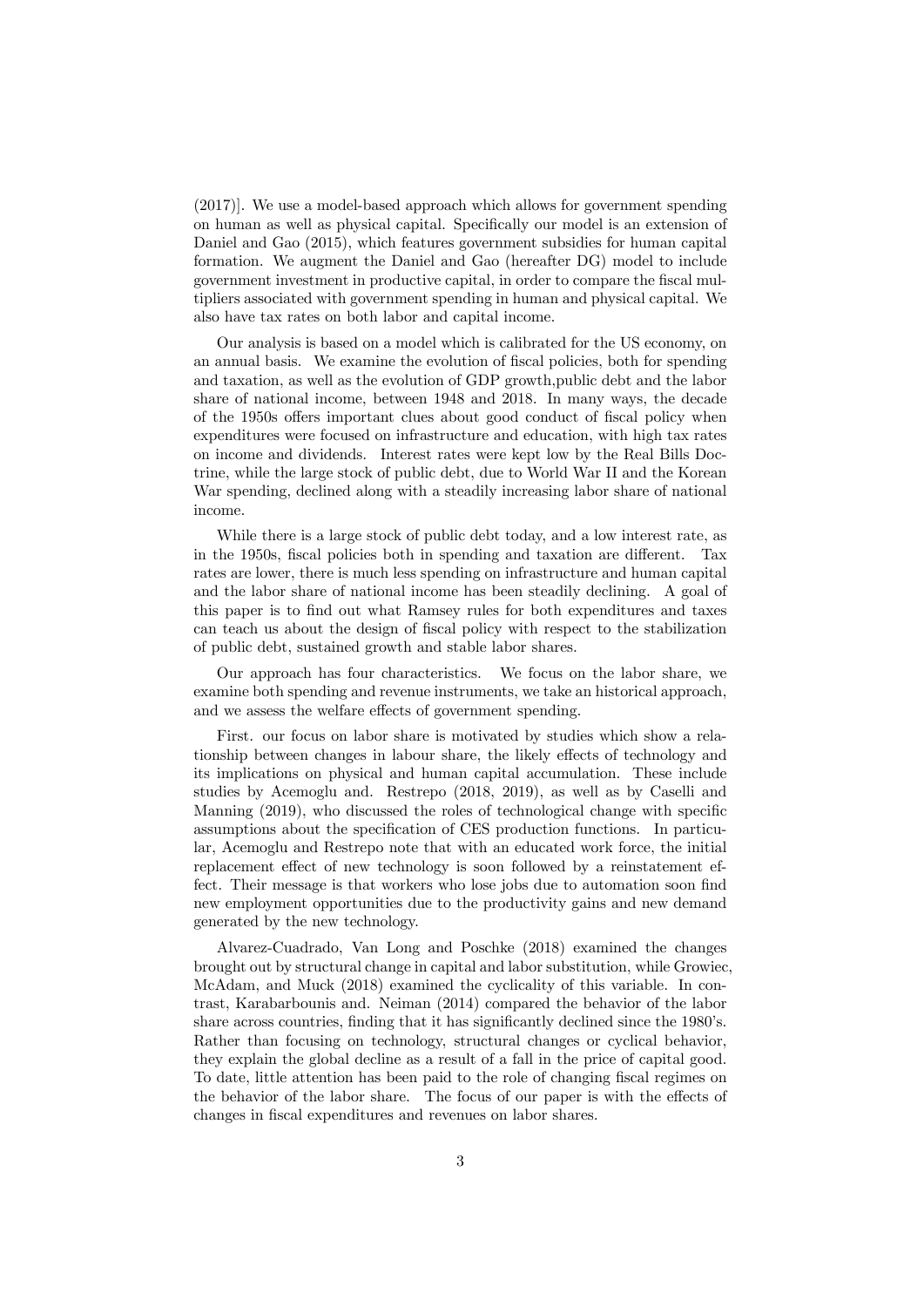Second, examining both fiscal spending and revenue instruments is in accord with Leeper (2015) who notes that there is heterogeneity among fiscal instruments, since each fiscal instrument is likely to generate different dynamic adjustment processes. For example, Garcia-Mila et.al (2010) found that eliminating the tax on capital returns increase the welfare of lower-income workers as well as the efficiency of production. Correia  $(2010)$  argued that a switch from a tax on labor and capital income to a flat tax on consumption, coupled with a lump-sum transfer, reduces inequality. Her results stand in stark contrast with the commonly-held view that consumption taxes are regressive.

Third. we adopt an historical perspective since studies have found that fiscal multipliers are contingent on many factors, especially interest rates and the size of the public debt. On this point Christiano et.al. (2011) note the key role of monetary policy in determining the size of spending multipliers. If such spending stimulates inflation and the monetary authority raises interest rates, demand falls, thus cutting the size of the multiplier, likely to values less than one. However when the interest rate is kept at the zero lower bound, these authors point out that the multiplier will be much larger.<sup>2</sup>

Fourth, our model-based approach takes up the issue of the size of government expenditure from a welfare angle. Sims and Wolff (2018) addressed the complexities of fiscal policy with a medium scale DSGE model which include both government consumption and investment.<sup>3</sup> They examined both the multiplier and welfare effects for a combination of spending and fiscal financing mechanisms, as well as the stance of monetary policy and the cyclicality of government spending. One of their main conclusions is that the average size of government consumption may be too high, while the size of government investment may be too low, relative to what would be optimal. They also find no compelling case for countercyclical government spending when monetary policy is active. Furthermore, the presence of distortionary taxes weakens the case for counter-cyclical government spending policies. However, these outcomes change when monetary policy is passive, or when the interest rate is at the zero lower bound.

Thus, our model approach allows us to consider the complexity of fiscal policy as well take into account the interaction of debt and interest rates. In contrast to many studies of multiplier effects we evaluate the effectiveness of fiscal instruments not in terms of one-off changes but as Ramsey-based policy rules. We also consider the combined effects of changes on taxes (imposed on wages or returns to capital) and spending (as infrastructure spend to augment productive capital accumulation or as subsidies to education to augment human capital accumula-

<sup>2</sup>However, Ramey and Zubairy (2018) have called into question the finding of Christiano et.al. (2011). Using quarterly data from the beginning of the last century, these authors found that the results for mutlipliers are more mixed for periods when the economy is at or near the zero lower bound. By contrast, even in the presence of credit-constrained households, the zero lower bound and distortion taxes, Leeper (2010) report a multiple of less than unity, based on Bayesian estimation with U.S. data.

<sup>3</sup>Leeper et.al. (2010) estimated the effects of government investment for a neoclassical growth model of the US economy. Delays in public investment can lead to negative effects in the short run, while distortions in finance can lead to further negative effects in the longer term. Finally, for government spending, using Bayesian estimation for the US economy, Leeper et.al (2017) found that the short-run multipliers across fiscal-monetary regimes have a posterior mean value of 1.3.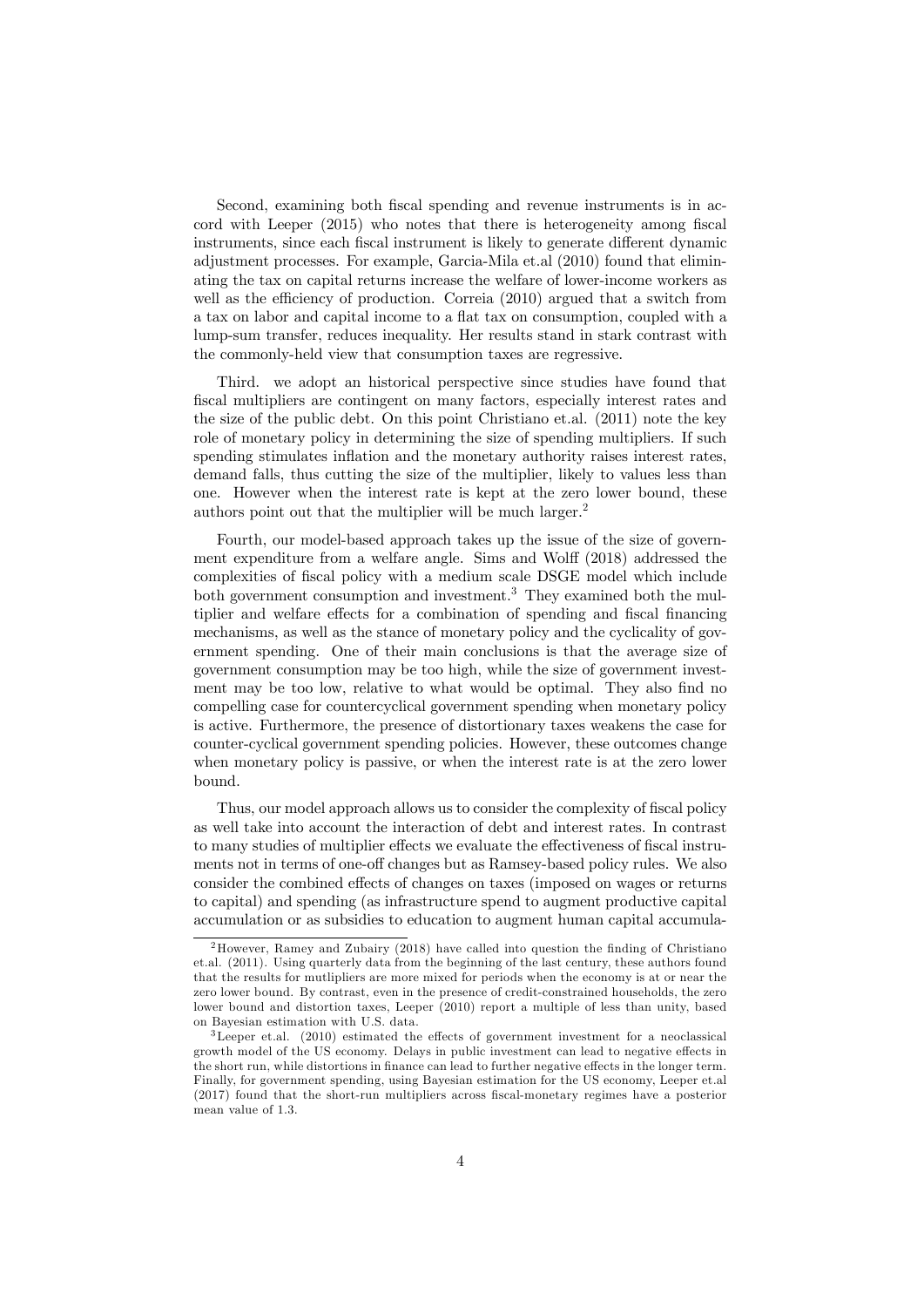tion). As well as assessing the effectiveness of fiscal policy through changes in government spending and tax rates as separate policy regimes, we also consider output and welfare multipliers from joint spending and tax policies, in order to capture fiscal restraint.

The policy simulations examine the effectiveness of alternative government spending and revenue packages on the business cycle, on welfare and on the behavior of debt, as well as on factor shares. We contrast the use of various spending/tax-rate combinations as effective means to effect changes in the labour share.<sup>4</sup> We also consider simple linear approximations to Ramsey to ascertain whether fiscal policies are counter or pro-cyclical, their reactions to changes in the rate of interest and to changes in the deficit/GDP ratio.

The paper is organized as follows. By way of background, the next section summarizes the recent history of the fiscal policy instruments we examine in this paper, in the context of broader macroeconomic adjustments. The third section presents our model as well as the calibration. Then we perform a wedge analysis in the spirit of the growth accounting approach of Chari, Kehoe and McGratten (2007), and extract the estimated productivity, preference and risk wedges. We then simulate the model to compare the effects of specific Ramsey policies on output growth, the debt/GDP ratio and the labor share, relative to a base case without Ramsey rules. We consider different fiscal stances regarding different spending/revenue combinations on growth, welfare and the labor share. The final section concludes.

### 2 US Macroeconomic and Fiscal Indicators

Figure 1 shows the profile of the key macroeconomic variables discussed in the paper: the labor share, the annual growth rate of real per-capita GDP, the real public debt/GDP ratio and the gross real rate of interest on 10-year Treasury bonds. The main indicators of fiscal policy appear in Figure 2. The right hand column contains the data revenues while the left hand column contains data about expenditures.

The labor share of US income remained stable, around 63% until 1970, when there was a steady drop until 1980, followed by a period of stability with even a slight rise, and then another period of steady decline after 2001. Over the same 70 years, we see a clear difference in the growth in real US GDP between the 1950's and the post 1990's decade. The earlier period was one of higher growth while the later period was one of lower growth rates.

Meanwhile, the real gross interest rate was low in the 1950's rose sharply in the period of the Great Inflation in the 1980's, but fell steadily after. The sample contains low rates in both the first and last decade in the sample period.

With respect to the real debt per GDP ratio (and hence the fiscal deficit), we see that the combination of low interest rates and relatively high growth rates in the post-World War II era led to several decades of declining real debt/GDP ratios. Figure 1 shows the US public debt/GDP ratio steadily decreasing until 1980.

<sup>4</sup>Leeper (2010) estimated optimal rules for tax rates based on target public debt/GDP ratios as well as the output gap for the United States.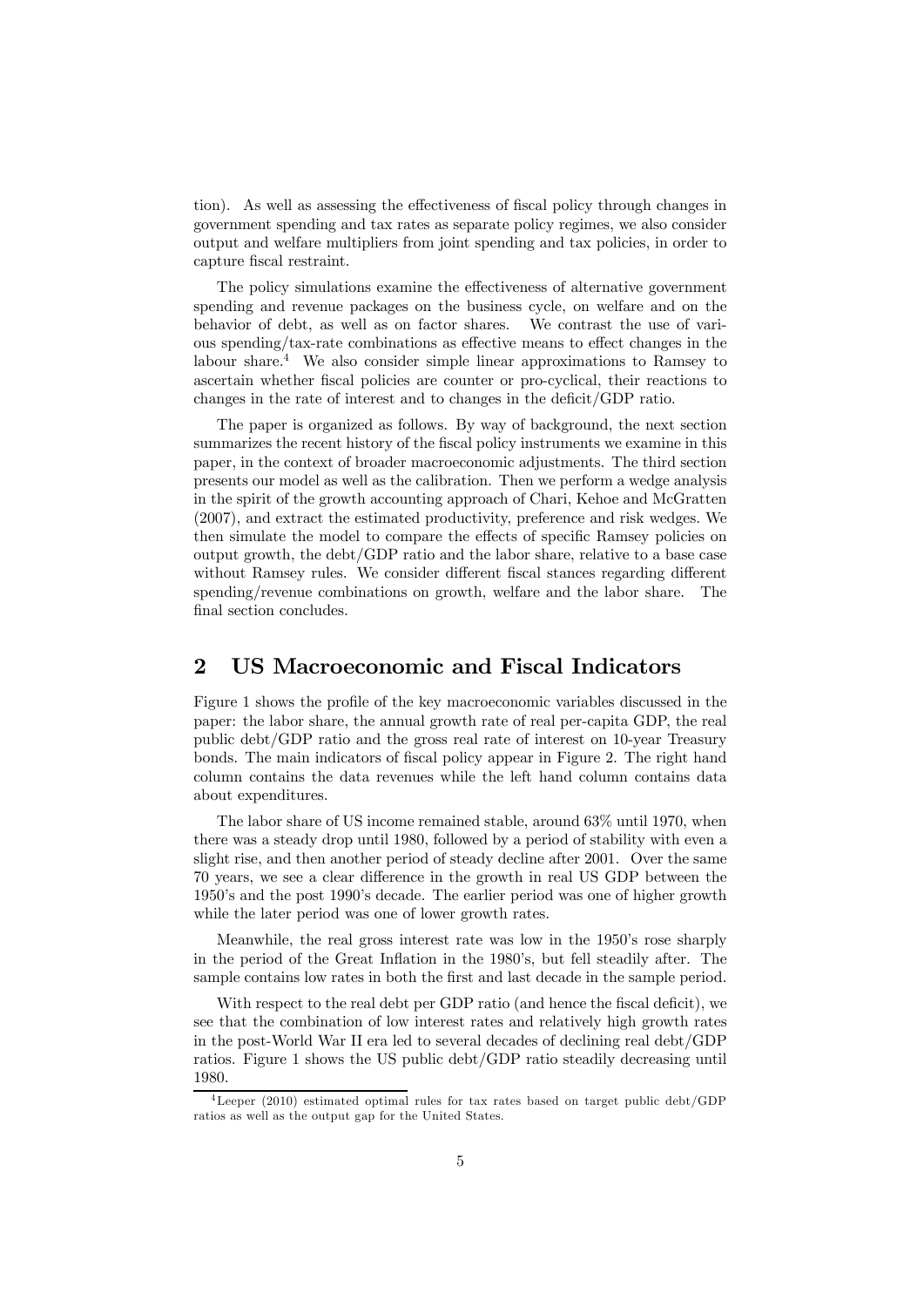

Figure 1: GDP, Labor Share, Real Rate and the Debt to GDP Ratio



Figure 2: Fiscal Expenditures and Revenues: 1948-2018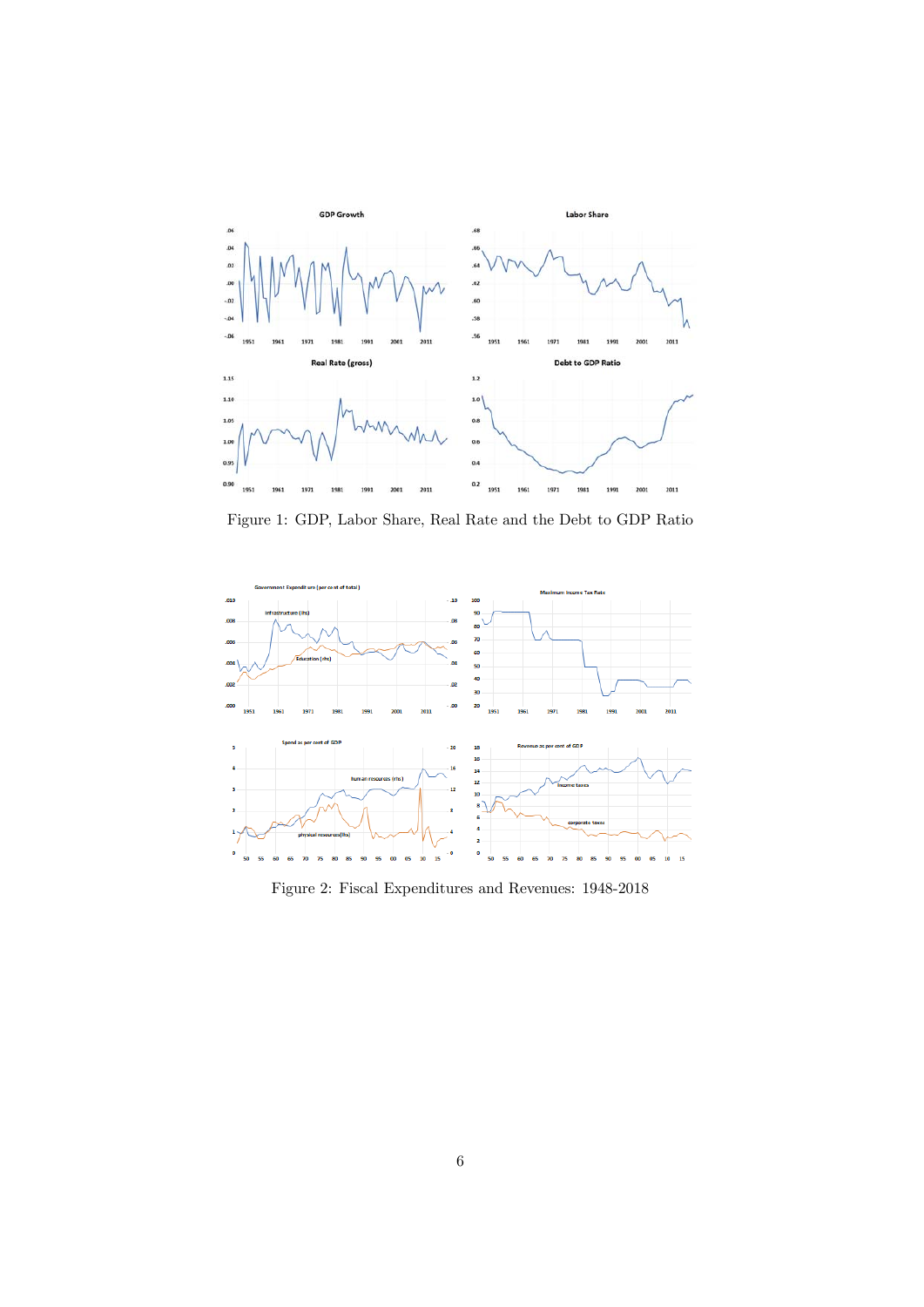After the 1980s, Debt/GDP ratios rose along with increasing deficits (with the exception of a brief period in the late 1990's). The onset of the Global Financial Crisis in 2008 saw deficit/GDP ratios higher than 8%. The reversal of the debt/GDP ratio post 1980 was triggered by the Reagan income-tax cuts. The debt ratio also fell slightly during the 1990's with the Clinton stabilization. More recently, it has leveled off with the return of growth and the low interest rates.

Figure 2 provides more information about revenue from taxes, and expenditures on infrastructures and human resources. With respect to revenues and income taxes, we see that since 1950, the evolution of the highest marginal income tax rate has shown the greatest variation from rates, with rates around 90% in the 1950s to rates around 30% in the 2000s. A brief history of tax reforms follows.

At the start of the 1950s decade, the Truman administration raised the rate to over 90%, due to the costs of the Korean War. Throughout the 1950's the Eisenhower administration maintained the high tax rates to pay for the Cold War military spending as well as to maintain a balanced federal budget. With the advent of the Kennedy New Frontier, the balanced-budget fixation gave way to deficit spending to stimulate the economy. Kennedy's proposed tax cuts were enacted at the start of the Johnson administration in 1964. There was a slight tax increase by the outgoing Johnson administration to pay for the increasing expenses of the Vietnam War, but these tax increases were reversed by the Nixon administration, in the process of reducing U.S. involvement in the Vietnam war.

Top taxes rates remained about 70% throughout the Ford and Carter administrations. After the Reagan administration took office in 1980, there were two dramatic tax-rate cuts which effectively reduced the highest marginal tax rate to below 30%. As the US public debt increased, George H.W. Bush signed into law a small tax increase to a level over 30%. This was followed by Clinton's administration's tax increase to above  $40\%$  which was subsequently reduced to about 35% by George W. Bush. Eight years later, the Obama administration raised the same rate to slightly below 40%. In 2016, the Trump administration lowered this same rate to a level close to that of the George W. Bush taxes.

Thus there were dramatic changes in the income tax rates, from 1950-80 and less dramatic changes post 1980. Since the major tax reductions in the 1980s, the average highest income tax bracket has fallen by almost 50% and the highest income tax rates have fluctuated between 30 and 40 percent. For the most part, dividends were taxed at the highest income tax rate. However, exceptions were made under the George W. Bush administration for qualified dividends, with tax rates of 15%.

The bottom right quadrant in Figure 2 pictures the fiscal revenue, as a percentage of GDP, due to taxes on labor income and returns to capital. Since 1960, there has been a steady decline in the tax revenue coming from taxation of capital returns. Since 1980, there has also been greater volatility in the revenue coming from taxation of labor income due in part to the increased volatility of the tax rates since then.

With respect to expenditures on physical and human resources, we see that the big acceleration in both forms of spending took place early in the sample,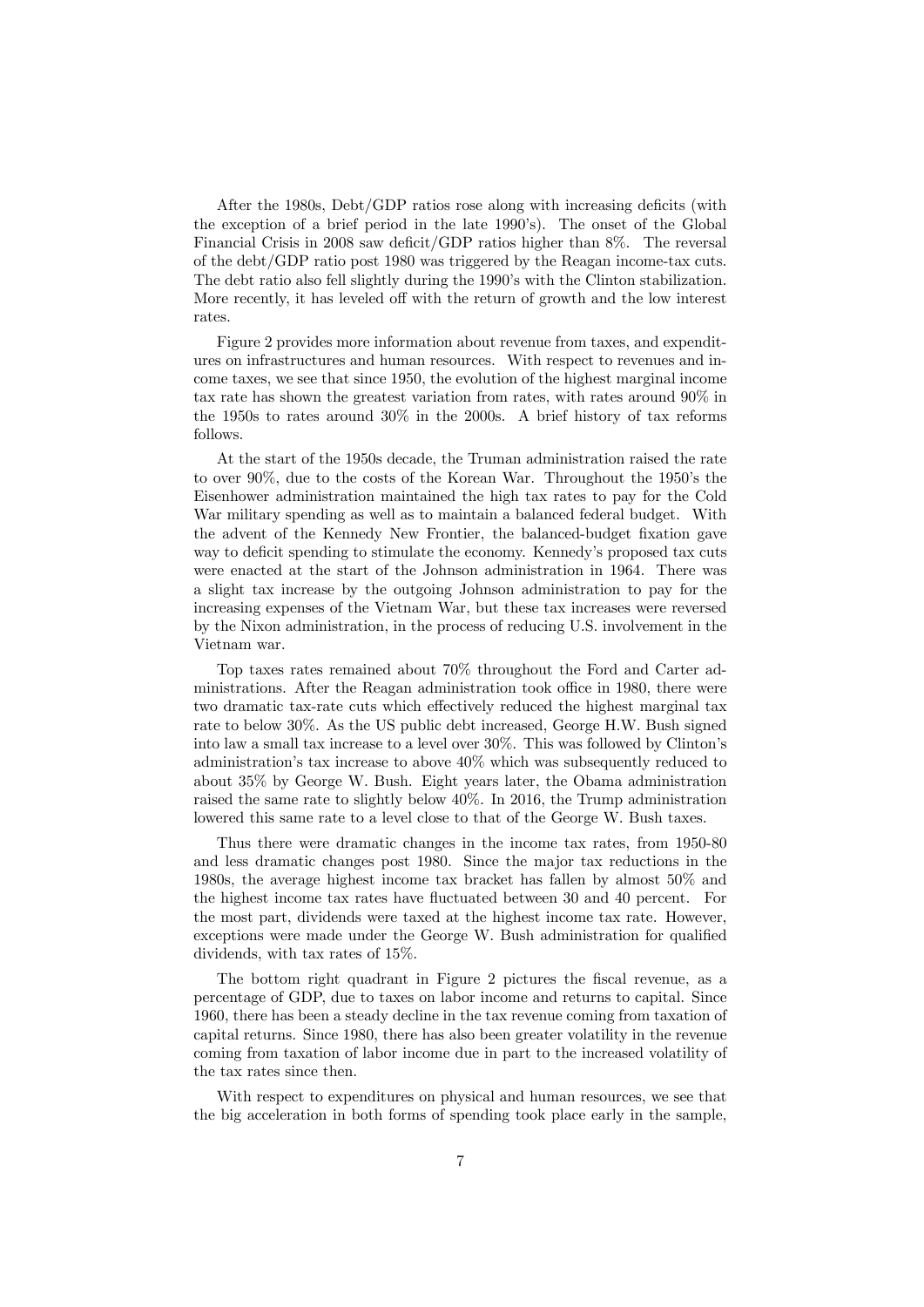during the decade of the 1950s and the early 1960s. While government spending on human resources leveled out after that, spending on physical resources diminished as a percentage of GDP. The spending on human resources includes the increases after the enactment of the Medicare-Medicaid programs in the mid-1960s as well as further increases from higher health care costs due to the aging population in the later part of the sample. Again, a brief history follows.

Government infrastructure spending had been very small, prior to World War II. However, spending on the St. Lawrence Seaway (1954) and the US Interstate Highway system through the 1956 Federal Highway Act were major infrastructure initiatives of the Eisenhower administration. The official reason for the Federal Highway Act was for defense. This was at the time of increasing Cold War tensions. Such an expanded highway system was needed to move military equipment and forces across the country more rapidly, and also for evacuation of key population centers, in case of an all-out nuclear war [see Hitchcock (2018)]. Since then, government spending has fallen over time, with occasional spurts at the time of the oil crises in the 1970's, for energy exploration, in the late 1990's, during the Clinton boom years as well as in 2005, for recovery efforts following Hurricane Katrina.

The increase in education subsidies were due to the GI Bill of Rights, officially the Servicemen's Readjustment Act, signed into law by President Roosevelt in 1944, and continued by the Eisenhower administration. This bill provided massive subsidies for veterans of both World War II and Korea to obtain university education. Later in his administration, Eisenhower signed into law the National Defense Educational Act, in wake of the launch of Sputnik by the Soviet Union in 1957. This act gave massive subsidies for science education at all levels. Federal involvement in education came to the fore with the creation of the U.S. Department of Education at the end of the Carter administration in 1980. Many of the expenditures of this department took the form of transfers to state and local governments, but also in the form of Pell grants for higher education loans. The appropriations to Federal education has climbed steadily since its inception. The major decrease came at the time of the Global Financial Crisis. There were also smaller decreases in 2012 but there was a increase at the end of the Obama administration. The Trump administration cut federal appropriations to this Department in 2017.

Overall, we see a major shift in fiscal regimes in the United States. The Eisenhower administration made use of either low-deficit or balanced-budget fiscal policy with spending on infrastructure and education as well as defense, coupled with relatively high and stable tax rates [see Hitchcock  $(2018)$ ]. By contrast, after 1980, changes in tax rates became the primary fiscal instrument, with much less concern for balanced-budget targets, and of course rising debt/GDP ratios. Casual analysis of the data suggest that as both forms of government spending programs began to taper off or decrease, by the 1970s, precisely at the same time when the labor share of US income reversed direction and started its decline.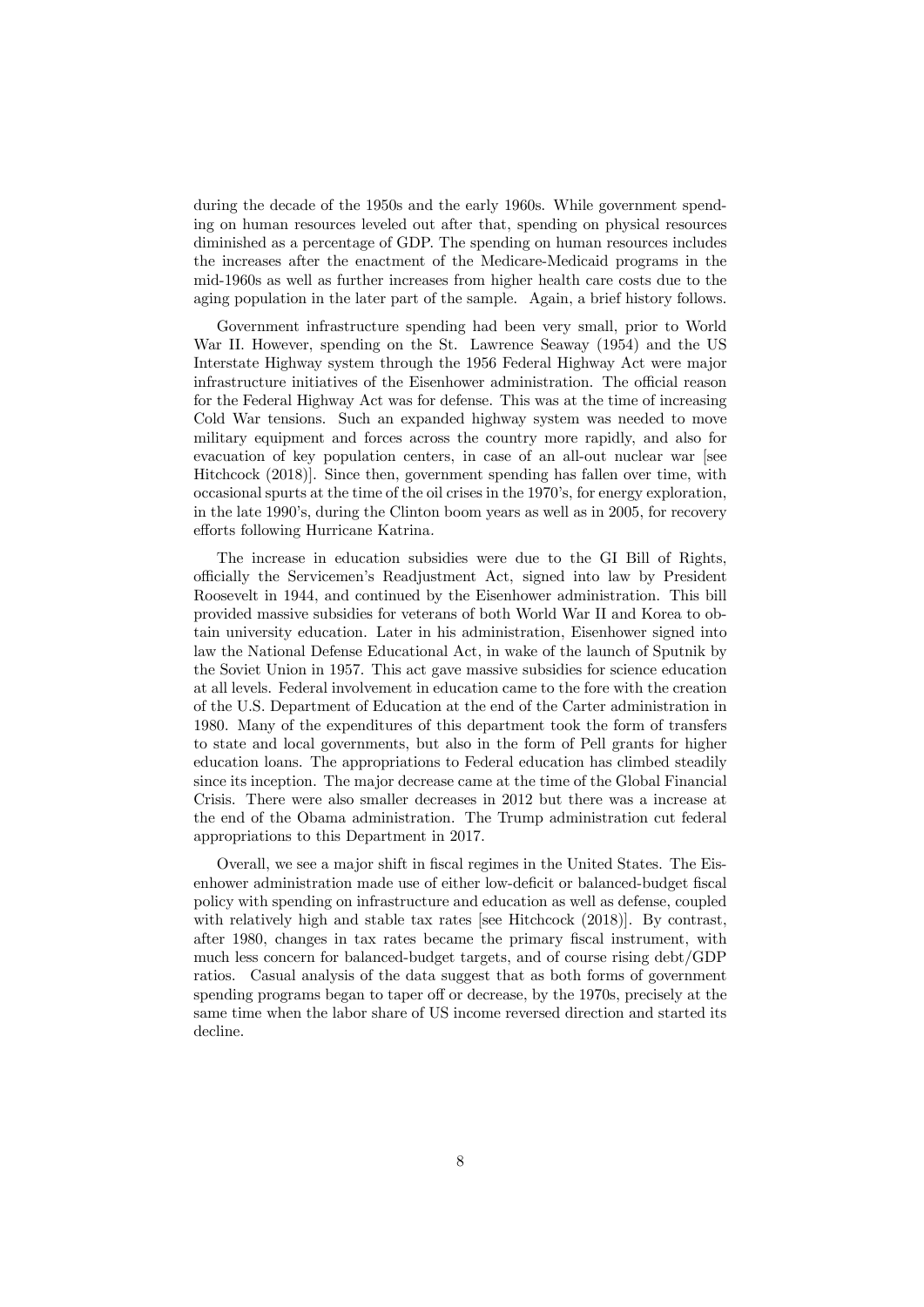## 3 Model and Calibration

This paper studies the interaction between infrastructure investment and subsidies to human capital, financed by taxes on labor income or dividends, to see how sustained fiscal activities may affect both overall welfare, debt and the labor share of income. The model is based on Daniel and Gao (2015) which allows a role for both physical and human capital in production. We adapt the DG model to allow for government investment expenditure on physical capital in an analogous manner to how DG specify investment in human capital.

Thus our model has three types of government expenditure. There is government subsidies to increase investment in education (human capital in general), government infrastructure investment to increase capital accumulation in physical capital and other government spending which increases directly the utility of households.

On the revenue side, there are taxes on wage income and taxes on profits/dividends. Since the fiscal module is central to the analysis, the model is calibrated to match shares (receipts and revenue as percentage of GDP) reported by the Office of Management and Budget (OMB) in the Historical Tables.

In the following sub-sections, we describe briefly, the behavioral equations in the economy, for the production, household and government sectors.

#### 3.1 Production

The CES production function for aggregate output  $(y_t)$ , is a function of physical capital  $(k)$ , human capital  $(h)$  and hours worked  $(n_w)$ 

$$
y_t = (\theta_k k_t^{-\rho} + \theta_h h_t^{-\rho} + (1 - \theta_k - \theta_h) n_{w,t}^{-\rho})^{\frac{-1}{\rho}}
$$
(1)

Maximizing profit  $\pi$  with respect to  $k, h, n_w$ :

$$
\pi_t = y_t - d_t k_t - w_t n_{w,t} - w_{h,t} h_t \tag{2}
$$

where the variables  $d_t, w_t, w_{h,t}$  represent respectively dividends, wage per hour, and wage paid to human capital, yields the usual first-order conditions:

$$
d_t = \theta_k \left(\frac{y_t}{k_t}\right)^{1+\rho} \tag{3}
$$

$$
w_{h,t} = \theta_h \left(\frac{y_t}{h_t}\right)^{1+\rho} \tag{4}
$$

$$
w_t = (1 - \theta_k - \theta_h) \left(\frac{y_t}{n_{wt}}\right)^{1+\rho} \tag{5}
$$

The national accounting equation for this close economy has the following representation:

$$
y_t = c_t + m_t + e_t + g_{ct} \tag{6}
$$

where  $c_t$  is consumption,  $m_t$  is investment expenditure to build up physical capital,  $e_t$  is educational expenses to build up human capital and  $g_{c,t}$  is government (transfer) expenditures.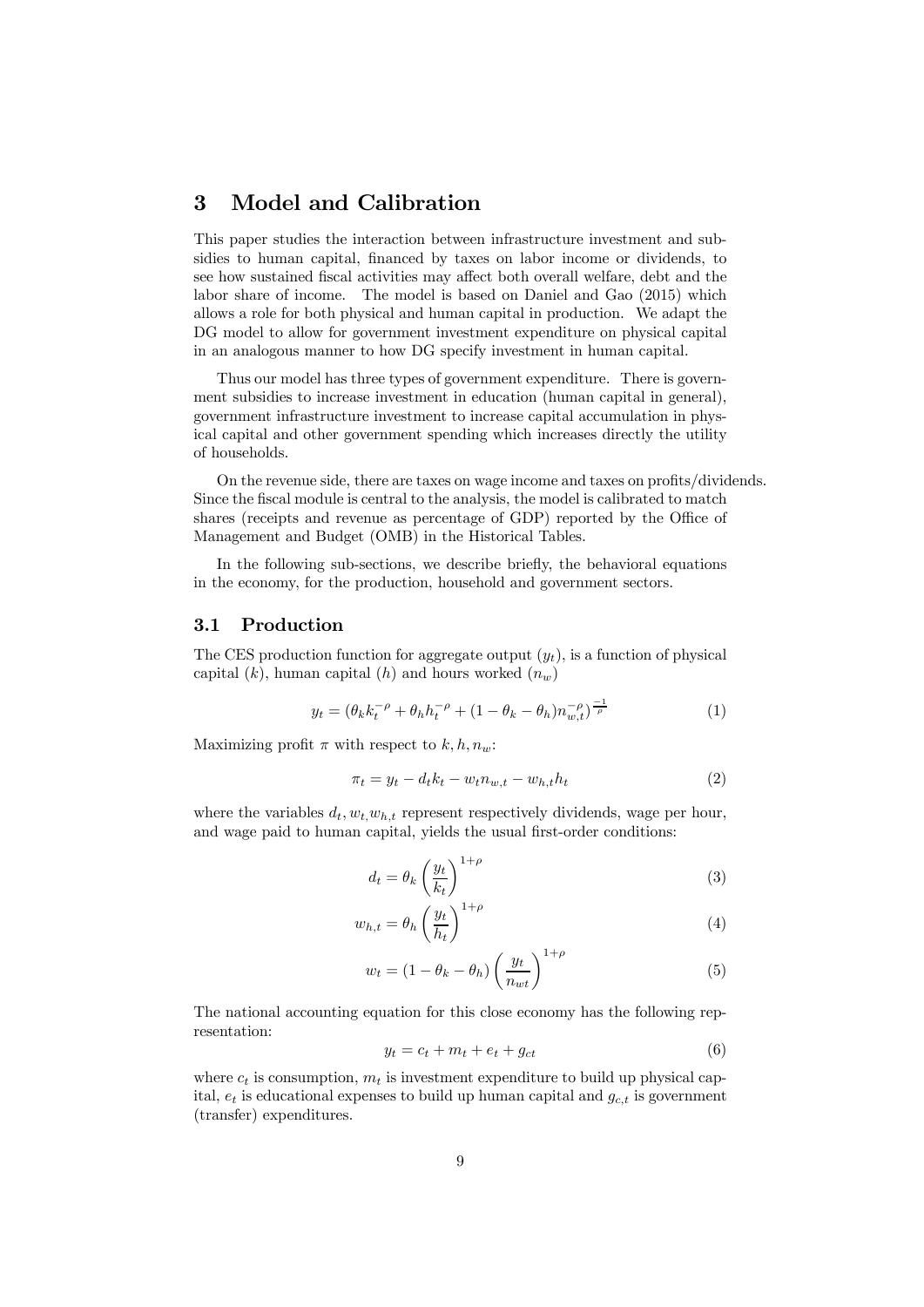The shares of national income to work, human and physical capital are:

$$
wage\_share = \frac{w_t n_{wt}}{y_t} \tag{7}
$$

$$
human\_capital\_share = \frac{w_{ht}h_t}{y_t}
$$
 (8)

$$
physical\_capital\_share = \frac{d_t k_t}{y_t} \tag{9}
$$

#### 3.2 Households

The representative household has the following logarithmic utility function:

$$
U_t = \log c_t + \alpha_n \log(1 - n_{wt} - n_{ht}) + \alpha_g \log g_{ct}
$$
\n(10)

where the variables  $c_t$ ,  $n_{w,t}$ ,  $n_{h,t}$ ,  $g_{c,t}$  represent consumption, hours worked, hours spent on acquiring capital and government spending (like welfare payments, defense) which enhances household utility. The household has 1 (normalized) unit of labour hours, so  $(1 - n_{w,t} - n_{h,t})$  represents leisure. The parameters  $\alpha_n, \alpha_q$ capture the effects of leisure and government spending on utility. The budget constraint of the household is:

$$
c_t + (1 - s_t)e_t + (1 - g_t)m_t + b_t = (1 - \tau_{nt})(w_t n_{wt} + w_{ht} h_t) + (1 - \tau_{kt})d_t k_t + R_{t-1} b_{t-1}
$$
\n(11)

We assume, for simplicity, that the household pays no taxes on consumption, but pays taxes on labor income and on capital returns with time-varying rates  $\tau_{n,t}, \tau_{k,t}$ . The household purchases consumption,  $c_t$ , spends on education  $e_t$ (receiving  $s_t e_t$  as a government subsidy for human capital accumulation) and on investment goods  $m_t$  (receiving  $g_t m_t$  as government payments for infrastructure capital accumulation). The household lends to the government via purchases of bonds  $b_t$  and receives returns on risk-free governments bonds,  $R_{t-1}b_{t-1}$ .

The law of motion for physical and human capital has the following forms:

$$
k_t = (1 - \delta_k)k_{t-1} + i_{k,t}
$$
\n(12)

$$
h_t = (1 - \delta_h)h_{t-1} + i_{h,t}
$$
\n(13)

$$
i_{k,t} = p_t^{\omega_p} k_{t-1}^{\omega_k} (n_{h,t})^{1-\omega_k-\omega_m} \tag{14}
$$

$$
i_{h,t} = e_t^{\omega_e} h_{t-1}^{\omega_h} (n_{h,t})^{1-\omega_h-\omega_e}
$$
\n(15)

where,  $\delta_k, \delta_h$  are the depreciation rates. Following Daniel-Gao, we model investment as a function of the respective expenditures spent on physical and human capital accumulation  $(m_t, e_t)$ , existing stock  $(k_{t-1}, h_{t-1})$  and extra hours  $n_h$ . When  $\omega_m = 1$  and  $\omega_k = 0$ , we have the usual  $i_{k,t} = m_t$ .

Deriving the first order conditions with respect to  $c_t, m_t, e_t, b_t, k_t, h_t, n_{wt}, n_{ht}$ (and after various manipulations) yields the following behavioral equations:

$$
\alpha_n c_t = (1 - \tau_{nt})(w_t)(1 - n_{wt} - n_{ht})
$$
\n(16)

$$
\frac{n_{ht}(1-\tau_{nt})(w_t)}{1+\frac{(1-g_t)(1-\omega_e-\omega_h)e_t}{\omega_e}} = \left[\begin{array}{c} \frac{(1-s_t)(1-\omega_e-\omega_h)e_t}{\omega_e} \\ +\frac{(1-g_t)(1-\omega_p-\omega_k)p_t}{\omega_p} \end{array}\right]
$$
(17)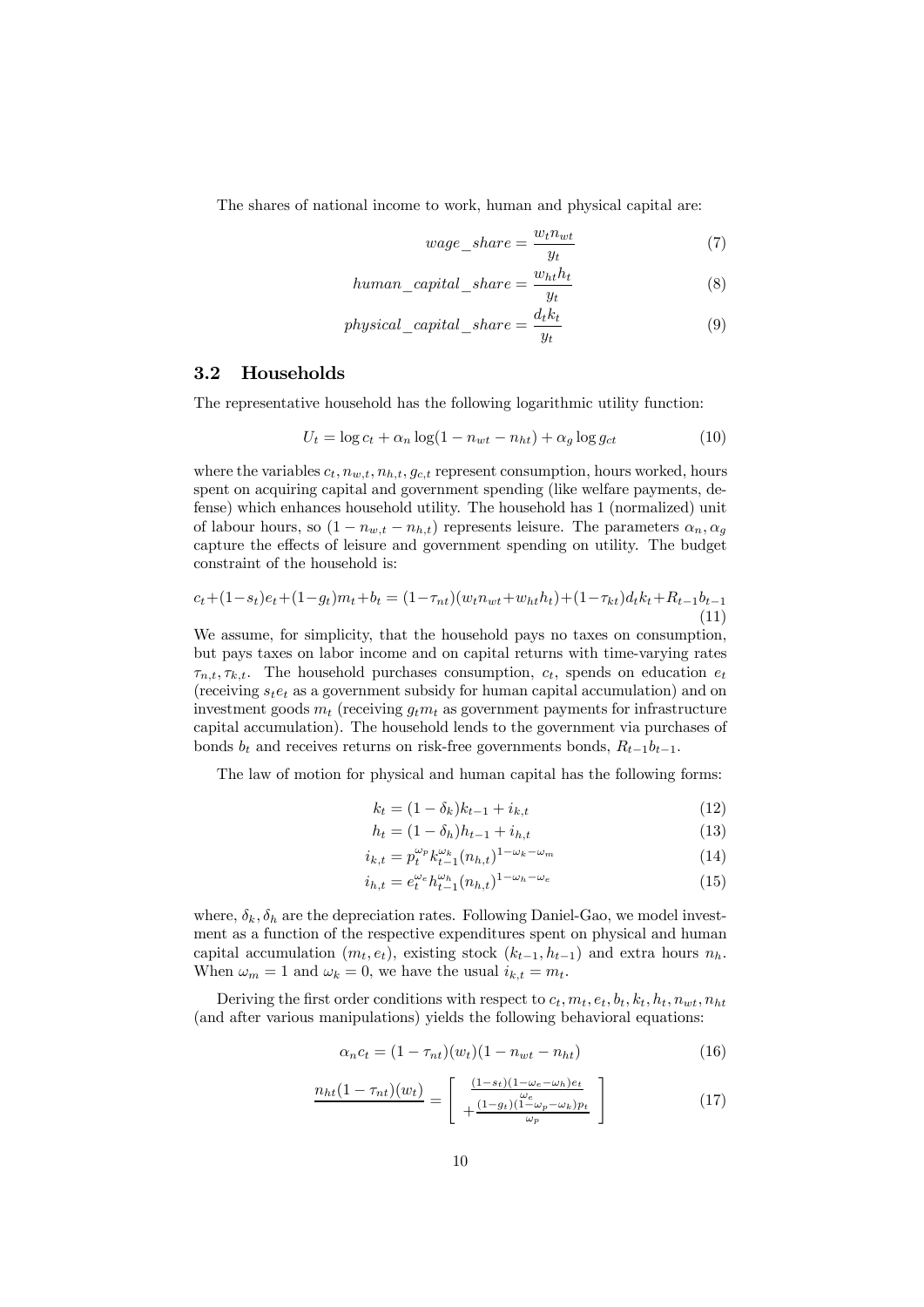$$
\frac{1}{c_t} = \beta R_t \frac{1}{c_{t+1}}\tag{18}
$$

$$
\alpha_n = \frac{1}{c_t} (1 - \tau_{nt})(w_t)(1 - n_{wt} - n_{ht})
$$
\n(19)

$$
\frac{\alpha_n c_t n_{ht}}{(1 - n_{wt} - n_{ht})} = \left[ \begin{array}{c} \frac{(1 - s_t)(1 - \omega_e - \omega_h)e_t}{\omega_e} \\ + \frac{(1 - g_t)(1 - \omega_p - \omega_k)p_t}{\omega_p} \end{array} \right] \tag{20}
$$

$$
\frac{c_{t+1}}{c_t} \left[ \begin{array}{c} (1 - \tau_{k,t}) d_t \omega_p \\ -\frac{(1 - g_t)m_t}{i_{kt}} \end{array} \right] = - \left[ \beta (1 - g_{t+1}) p_{t+1} \right] \left( \frac{(1 - \delta_k)}{i_{k,t+1}} + \frac{\omega_k}{k_t} \right) \tag{21}
$$

$$
\frac{c_{t+1}}{c_t} \left[ \begin{array}{c} (1 - \tau_{n,t}) w_{ht} \omega_e \\ - \frac{(1 - s_t)e_t}{i_{ht}} \end{array} \right] = - \left[ \beta (1 - s_{t+1}) e_{t+1} \right] \left( \frac{(1 - \delta_h)}{i_{h,t+1}} + \frac{\omega_h}{h_t} \right) \tag{22}
$$

#### 3.3 Government

The government's budget equation is:

$$
g_{ct} + e_t s_t + g_t m_t + R_{t-1} b_{t-1} = \tau_{n,t} (w_t n_{w,t} + w_{h,t} h_t) + \tau_{k,t} d_t k_t + b_t \tag{23}
$$

which shows the three forms of government spending (welfare/defense payments to enhance utility  $(g_{c,t})$  spending as subsidies to education  $(e_ts_t)$  and spending on productive capital as a proportion of total investment  $(\gamma_t m_t)$  and the two types of taxes (on labor income (derived from work and increment to human capital, e.g. skills,  $\tau_{n,t}(w_t n_{w,t} + w_{h,t} h_t)$  and on capital returns,  $\tau_{k,t} d_t k_t$ .

We assume that government policies are in place to ensure a sustainable public sector, such that for a given  $R$ , in steady state,  $b/y$  satisfies:

$$
\left(\frac{\overline{b}}{y}\right)\left(\overline{R}-1\right) = \overline{\tau_n}\left(\frac{wn_w + w_hh}{y}\right) + \overline{\tau_k}\left(\frac{dk}{y}\right) - \left(\frac{g_c + es + gm}{y}\right) \tag{24}
$$

The post-tax factor shares are:

$$
labor\_share = \frac{(1 - \tau_n)(w_t n_{wt} + w_{ht} h_t)}{y_t} \tag{25}
$$

$$
capital\_share = \frac{(1 - \tau_k)d_t k_t + (R_t - 1)b_t}{y_t}
$$
\n
$$
(26)
$$

#### 3.4 Wedges and shocks

We consider three stochastic processes - one each for the production, household and government sectors. We introduce a wedge process  $z_t$  to production as follows:

$$
y_t = z_t (\theta_k k_t^{-\rho} + \theta_h h_t^{-\rho} + (1 - \theta_k - \theta_h) n_{w,t}^{-\rho})^{\frac{-1}{\rho}}
$$
(27)

$$
z_t = \rho_z z_{t-1} + (1 - \rho_z)\overline{z} + e_{zt}; e_{zt} \sim N(0, \sigma_z^2)
$$
 (28)

where the productivity factor  $(z)$  follows a stationary auto-regressive process and  $\overline{z}$  is the steady-state value (normalized at unity). The  $z_t$  process represents the evolution of technical changes and  $e_{zt}$  is the technological shock.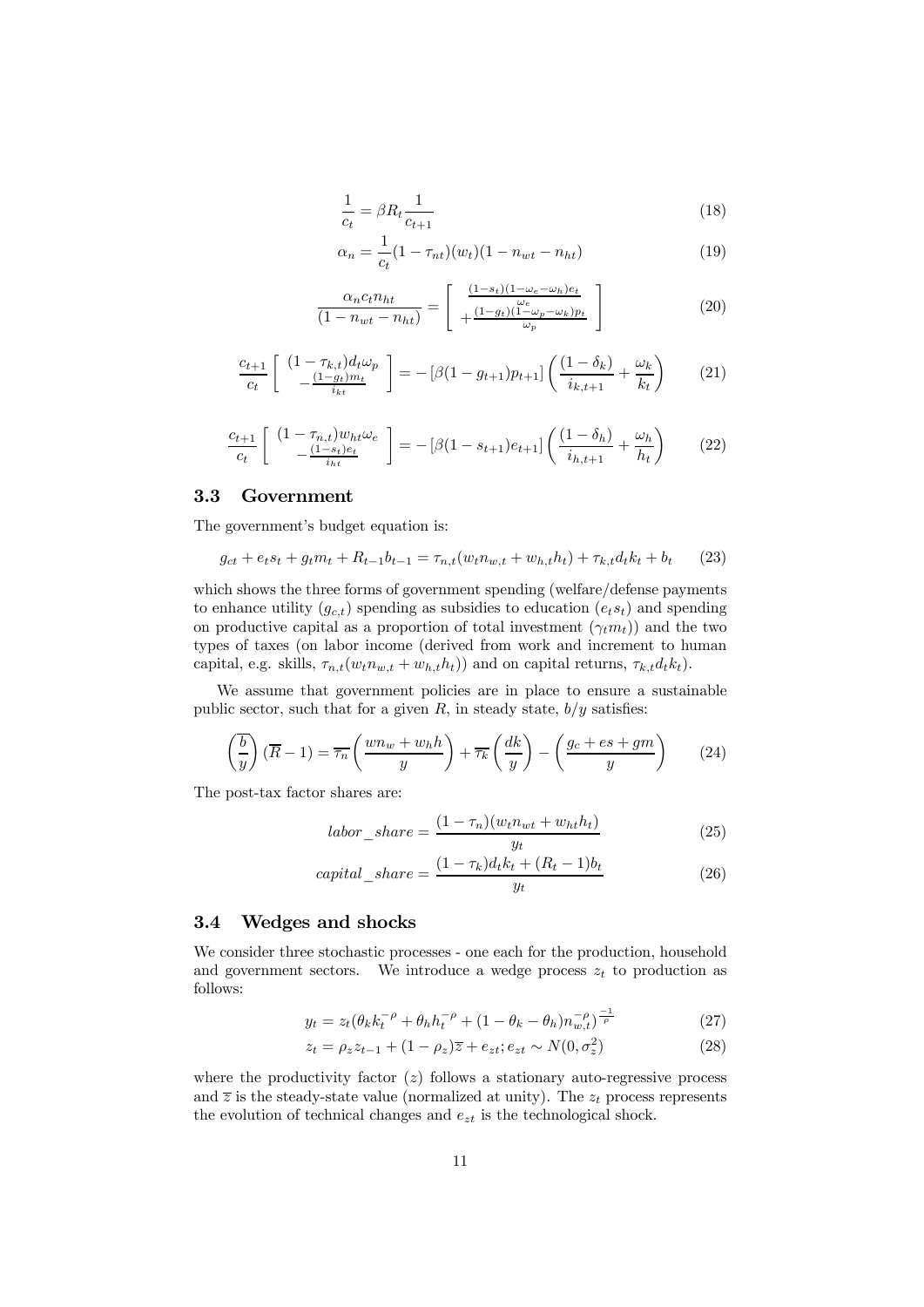For the household sector, we introduce a wedge into the marginal rate of substitution function:

$$
\frac{c_{t+1}}{c_t} = x_t \beta R_t \tag{29}
$$

$$
x_t = \rho_x x_{t-1} + (1 - \rho_z)\overline{x} + e_{xt}; e_{xt} \sim N(0, \sigma_x^2)
$$
\n(30)

where the preference factor  $(x)$  follows a stationary auto-regressive process and  $\overline{x}$  is the steady-state value (normalized at 1). The  $x_t$  process captures behavioral changes in labor/leisure choices and  $e_{xt}$  is the consumption/labor market shock.

Finally, we introduce a wedge into the government budget equation as:

$$
\left(\frac{b}{y}\right)(R-1) = q_t\left(\frac{b}{y}\right)(\overline{R}-1)
$$
\n(31)

$$
q_t = \rho_r q_{t-1} + (1 - \rho_z)\overline{q} + e_{qt}; e_{qt} \sim N(0, \sigma_q^2)
$$
 (32)

where the risk factor (q) follows a stationary auto-regressive process and  $\overline{q}$  is the steady-state value (normalized at 1). The  $q_t$  wedge picks up changes in fiscal instruments and  $e_{rt}$  are other institutional/policy shocks.

Finally, we model the evolution of each of the fiscal policy instruments as:

$$
s_t = \rho_s s_{t-1} + (1 - \rho_s)\overline{s} + e_{st}; \quad e_{st} \sim N(0, \sigma_s^2)
$$
 (33)

$$
g_t = \rho_g g_{t-1} + (1 - \rho_g) \overline{g} + e_{gt}; \quad e_{gt} \sim N(0, \sigma_g^2)
$$
 (34)

$$
\tau_{kt} = \rho_k \tau_{kt-1} + (1 - \rho_s) \overline{\tau_k} + e_{kt}; \quad e_{kt} \sim N(0, \sigma_k^2)
$$
\n(35)

$$
\tau_{nt} = \rho_n \tau_{nt-1} + (1 - \rho_n)\overline{\tau_n} + e_{nt}; \quad e_{nt} \sim N(0, \sigma_n^2)
$$
\n(36)

#### 3.5 Calibration

Our study spans the years 1948-2018, with particular focus on the relation between fiscal policy and the wage share. Consequently, the model is calibrated to yield steady-state shares that correspond to the sample average for the US labor share, as well as to match the sample averages for various revenue and outlay shares (expressed as a percentage of GDP).

| Variable                                                             | value | source               |
|----------------------------------------------------------------------|-------|----------------------|
| consumption to GDP ratio: $\frac{c}{u}$                              | 0.722 | St.Louis FRED        |
| wages share: $\frac{wn_w}{y}$                                        | 0.619 | <b>St.Louis FRED</b> |
| Federal outlay on human capital to GDP ratio: $\frac{se}{u}$         | 0.097 | OMB, Table 3.1       |
| Federal outlay on physical capital to GDP ratio: $\frac{gm}{u}$      | 0.013 | OMB, Table 3.1       |
| Other outlay as ratio of GDP: $\frac{g_c}{u}$                        | 0.058 | OMB, Table 3.1       |
| corporation taxes as ratio of GDP: $\frac{\tau_k(dk)}{d}$            | 0.045 | OMB, Table 2.3       |
| individual taxes as a ratio of GDP: $\frac{y}{\tau_n(wn_w + w_h h)}$ | 0.126 | OMB, Table 2.3       |
|                                                                      |       |                      |

Table 1: Fiscal & Other Steady-State Shares

OMB: https://www.whitehouse.gov/omb/historical-tables/

The classification of outlays into expenditure on physical resources, human resources and others (mainly military) and the classification of revenue into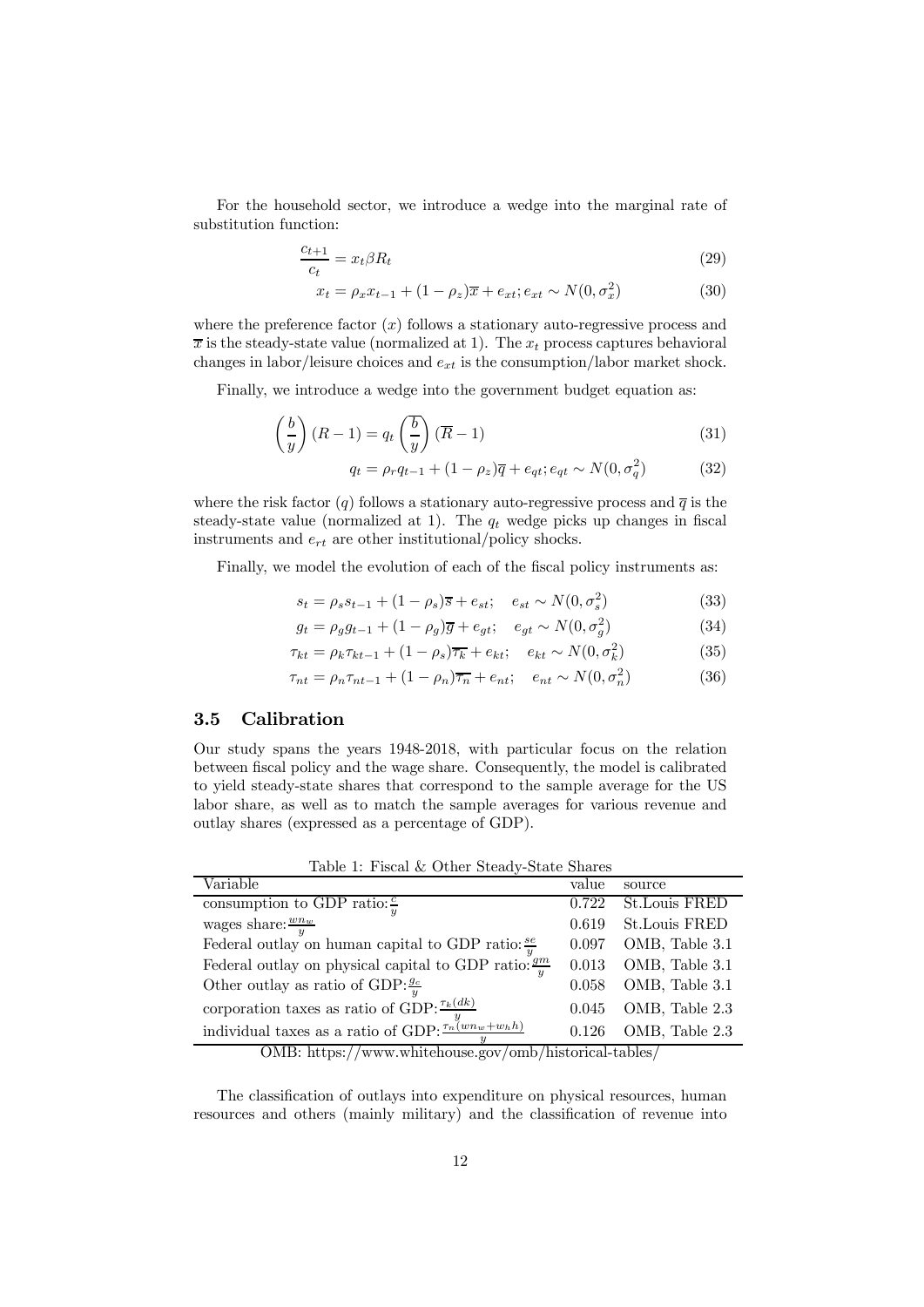individual and corporations, follow the definitions in the OMB tables. The definitions correspond to the broad categories in the model. Outlays on human resources cover spending on Education, Training, Employment, and Social Services and Health while outlays on physical resources covers spending on transportation, energy, natural resources.

The calibrated parameters are internally consistent with the steady state values of the model. We depart from DG in using the CES production to allow for a variable labor share of GDP. Consequently, we have adopted some of the DG calibrated parameters, but have re-calibrated parameters that were directly affected by our CES production function, our revised capital accumulation and infrastructure spend. Like, in DG, the deep parameters were solved to match various expenditure shares expressed as ratios of GDP.

| Table 2: Calibrated parameters |
|--------------------------------|
|--------------------------------|

| Value                                                                                      |
|--------------------------------------------------------------------------------------------|
| 1.96<br>calibrated to match shares                                                         |
| 0.06<br>DG(2015)                                                                           |
| 0.25<br>AR $(2019)$ , LL $(2010)$                                                          |
| 0.33<br>Ravel $(2010)$                                                                     |
| 0.23<br>calibrated to match shares                                                         |
| 0.51<br>calibrated to match shares                                                         |
| 0.24<br>calibrated to match shares                                                         |
| 0.18<br>calibrated to match shares<br>$\omega_m$                                           |
| 0.54<br>calibrated to match shares                                                         |
| 0.10<br>consistent with SW (2018)                                                          |
| 0.10<br>consistent with SW (2018)                                                          |
| $\alpha_n$<br>$\alpha_q$<br>$\omega_{\rho}$<br>$\omega_h$<br>$\omega_k$<br>$\delta_k$<br>. |

Notes: DG (2015): Daniel and Gao; AR (2019): Acemoglu & Restrepo; LL (2010): Leon-Ledesma; SW (2018): Sims and Wolf

For the CES production function, we calibrated  $\rho$  at 0.25 which is equivalent to a coefficient of substitution of 0.8 This is consistent with Leon-Ledesma (2010) where they estimated a CES function to evaluate the effect of technical change on the labor share for the US economy.

Also, given the CES specification, we find that the depreciation rates are higher, but we have set  $\delta_k = \delta_h$ . The coefficients in human and physical capital accumulation are re-calibrated differently from DG and we find that, for human resources, more weight is put on the flow than the stock of capital; the converse is true for physical capital, with the greater weight on existing physical resources.

The coefficients in human and physical capital accumulation are re-calibrated differently from DG and we find that, for human resources, more weight is put on the flow than the stock of capital; the converse is true for physical capital, with the greater weight on existing physical resources.

The fiscal policy instruments are:  $s, g, \tau_n, \tau_k$ . We follow DG in setting the steady-state values for  $s, g, \tau_n, \tau_k$  to match the shares reported in OMB tables. Note that  $s > q$ , as per their respective shares of outlays; and that the tax rates are average rates, not marginal rates.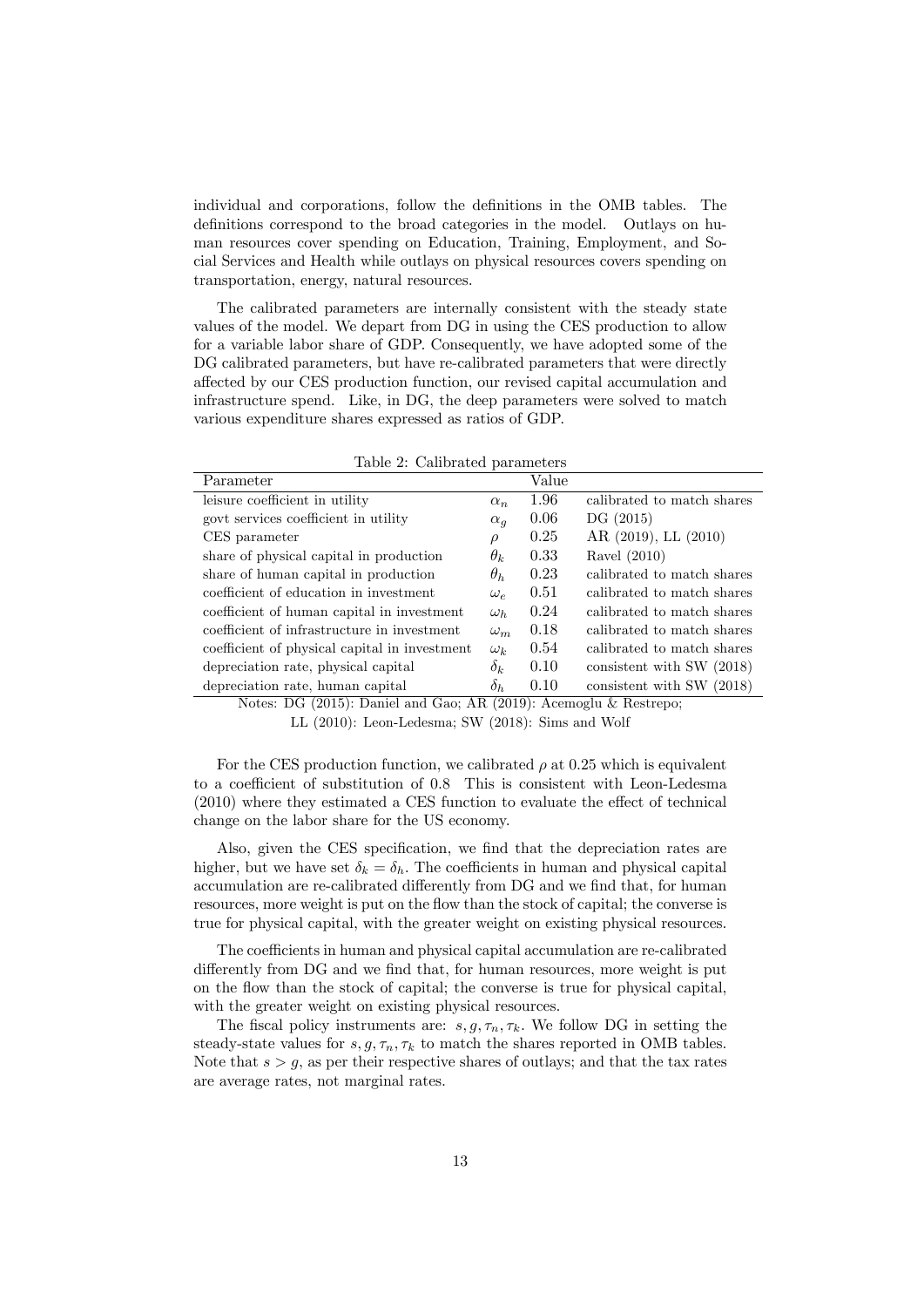| Table 3: Steady-State Values of the Fiscal Instruments |                |               |
|--------------------------------------------------------|----------------|---------------|
| subsidy share of educational expenses                  |                | 0.54          |
| infrastructure share of capital expenditure            | $\overline{a}$ | 0.24          |
| average (corporate) tax rate                           | $\tau_{k}$     | 0.23          |
| average (individual) tax rate                          |                | $\tau_n$ 0.16 |

# 4 Estimation of the Shock Processes

This section estimates the autoregressive parameters governing the wedge/shock processes for productivity, preferences and policy frictions, as well as the processes governing the fiscal instruments  $(\rho_z, \rho_x, \rho_r, \rho_s, \rho_g, \rho_k, \rho_n)$ . We take as observable the demeaned log first differences of real per-capital real GDP (ie growth rates), the demeaned labor share and the demeaned real gross long term interest rate and the demeaned data (expressed as percentage of GDP) for the two outlays (on physical and human capital) and the two revenues. The frequency of the data is annual from 1948 to 2018.

Table 4 presents the parameter estimates for the autoregressive stochastic processes in the three sectors - production, households and government and the fiscal instruments. We also include the corresponding standard deviations. This table shows the degree of persistence in the posterior means for six of the seven variables and the faster adjustment in the fiscal instrument for expenditure on physical capital (like transport). The standard deviation for this expenditure shock is also higher, showing the greater discretionary component in this type of spending.

|                    | mean        | Inf   | Sup   |
|--------------------|-------------|-------|-------|
| Parameters         |             |       |       |
| $\rho_z$           | 0.902       | 0.863 | 0.942 |
| $\rho_x$           | 0.932       | 0.897 | 0.970 |
| $\rho_r$           | $\;\:0.835$ | 0.777 | 0.892 |
| $\rho_s$           | 0.918       | 0.888 | 0.947 |
| $\rho_g$           | 0.528       | 0.410 | 0.644 |
| $\rho_k$           | 0.881       | 0.836 | 0.922 |
| $\rho_n$           | 0.904       | 0.867 | 0.939 |
| Standard.deviation |             |       |       |
| $\sigma_z$         | 0.035       | 0.029 | 0.039 |
| $\sigma_x$         | 0.025       | 0.019 | 0.029 |
| $\sigma_r$         | 0.022       | 0.019 | 0.025 |
| $\sigma_s$         | ${0.032}$   | 0.028 | 0.037 |
| $\sigma_g$         | 0.052       | 0.044 | 0.059 |
| $\sigma_k$         | 0.024       | 0.020 | 0.027 |
| $\sigma_n$         | 0.008       | 0.006 | 0.009 |

Table 4: Estimated Parameters and Standard Deviations

Figure 3 pictures the implied wedge process, given the estimated smooth shocks for productivity, labor share and the real rate  $(\hat{e}_{zt}, \hat{e}_{xt}, \hat{e}_{rt})$  and the estimated autoregressive coefficients  $(\hat{\rho}_z, \hat{\rho}_x, \hat{\rho}_r)$ . The shocks to productivity show the marked downturns at the time of the oil shocks in the mid and late 70's, at the time of the Gulf War in the early 90's. But the large and protracted decline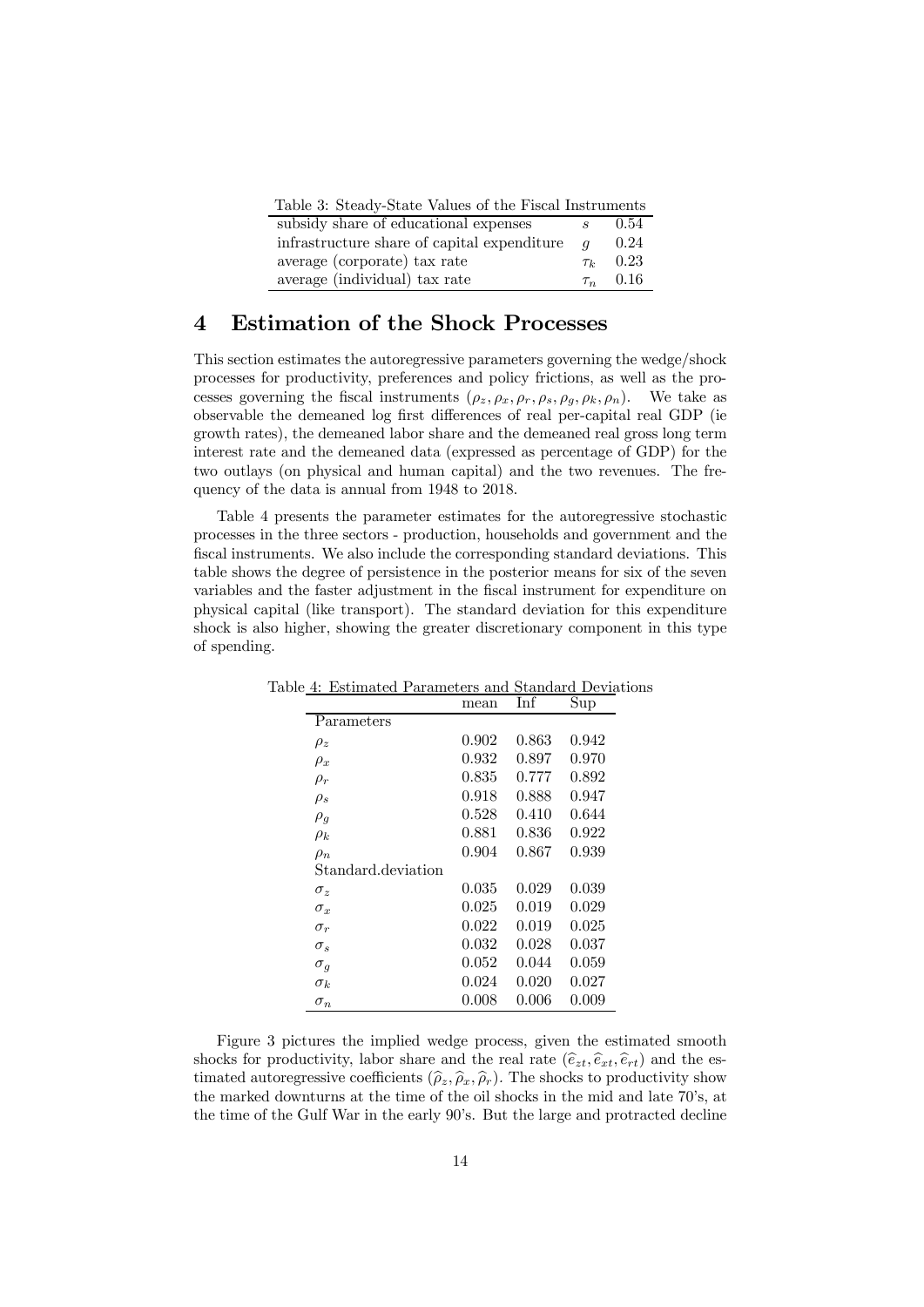in the productivity wedge began after the September 2011 terrorist attack on the Twin Towers, with a further drop at the time of the Global Financial Crisis in 2008. Overall, the results show the decline in the productivity/efficiency wedge  $(z)$ .

For the household sector, we see that the rise in positive shocks to the marginal utility of consumption (thus lowering consumption demand) after the onset of the global financial crisis in 2008. But overall, the wedge show a rise in the preference factor  $(x)$ . Shocks to the real rate are relatively smaller for most of the sample and positive, with the evolution of the risk wedge rising.

Figure 4 pictures the estimated evolution of the fiscal instruments which reflect the policies discussed above. We see the upward trend in subsidies for human resources (which includes education and medical expenditures). Government expenditure on physical resources is more variable, with increases in the mid 1970s, 1990s and post GFC. There has also been a decline in the implicit tax rate on capital, but an increase in income taxes.



Figure 3: Estimated Wedges



**Estimated Evolution of Fiscal Instruments** 

Figure 4: Estimated Fiscal Instruments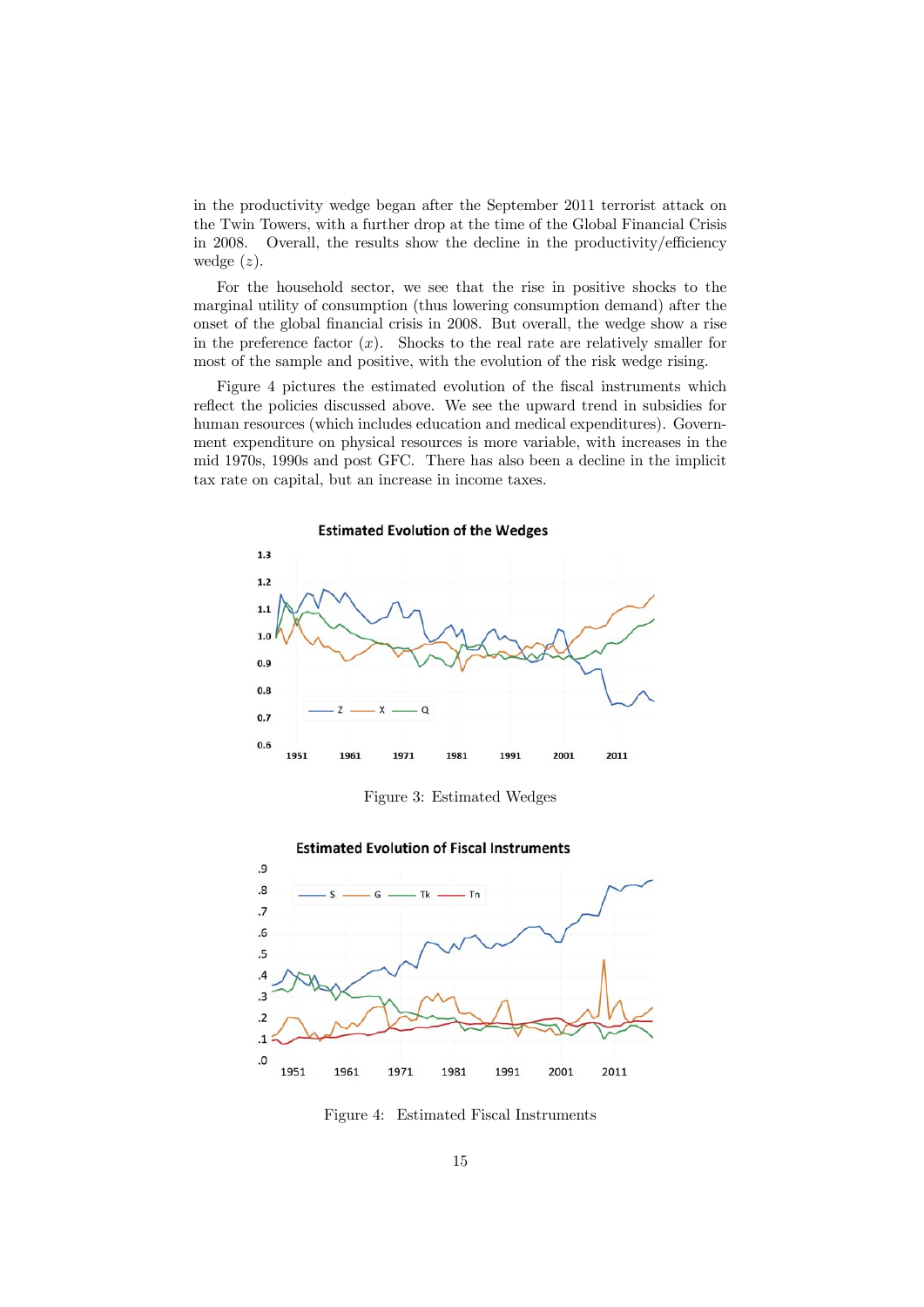#### 4.1 Contributions to changes in the wage share

Figure 5 shows the historical decomposition of shocks to productivity  $z$ , preference x and risk q and the aggregate fiscal shock (ie due to changes in  $s, g$ ,  $\tau_k,\tau_n$ ) to deviations of the wage share. As is clear, productivity shocks have the greatest effect, followed by changes in consumption preferences. But note that the changes in the fiscal instruments (collectively) have generated opposing effects, acting negatively on labour change in the first half of the sample, but acting positively in the latter part of the sample.

A clearer representation of the role of fiscal policies can be seen from a decomposition based on contributions from physical and human capital. In equilibrium, after some manipulations, we obtain a relation which relates the wage share to the ratio of expenditure on human capital  $\frac{e}{y}$  and on physical capital  $\frac{m}{y}$  where  $\Phi_{\lambda}$  and  $\Phi_{\lambda}$  are functions of the doop production and investment  $\frac{m}{y}$ , where  $\Phi_{gkt}$  and  $\Phi_{sh}$  are functions of the deep production and investment parameters:

$$
\begin{aligned}\n\left(\frac{wn_w}{y}\right) &= 1 - \left(\frac{p}{y}\right) \left(\frac{(1-g)}{(1-\tau_k)}\Phi_k\right) - \left(\frac{e}{y}\right) \left(\frac{(1-s)}{(1-\tau_n)}\Phi_h\right) \\
\Phi_k &= \left[\left(\frac{1-\beta\left[(1-\delta_k)+\delta_k\omega_k\right]}{\delta_k\omega_p}\right)\right] \\
\Phi_h &= \left[\left(\frac{1-\beta\left[(1-\delta_h)+\delta_h\omega_h\right]}{\delta_h\omega_e}\right)\right]\n\end{aligned}
$$

The equation shows how the direct effect of changes in the fiscal instruments  $q, s, \tau_k, \tau_n$  affect the weights put on changes in human and physical capital expenditure and their relationship with the wage share. The equation is a steadystate long run relationship, but we can use it to decompose the profit share at each point in time as follows:

$$
profit\_share_t = (1 - \frac{w_t n_{wt}}{y_t}) = physical_t + human_t + residual_t
$$

$$
physical_t = \left(\frac{p_t}{y_t}\right) \left(\frac{(1 - g_t)}{(1 - \tau_{kt})} \Phi_k\right)
$$

$$
human_t = \left(\frac{e_t}{y_t}\right) \left(\frac{(1 - s_t)}{(1 - \tau_{nt})} \Phi_h\right)
$$

The residual represents all factors/frictions such as lagged effects, changes in deep parameters not accounted for by the fiscal shocks. Figure 6 pictures these effects. The startling result is the persistence of the residual item since the beginning of the 21st century. The structural effects of spending on the wage share has been quite modest since 2000.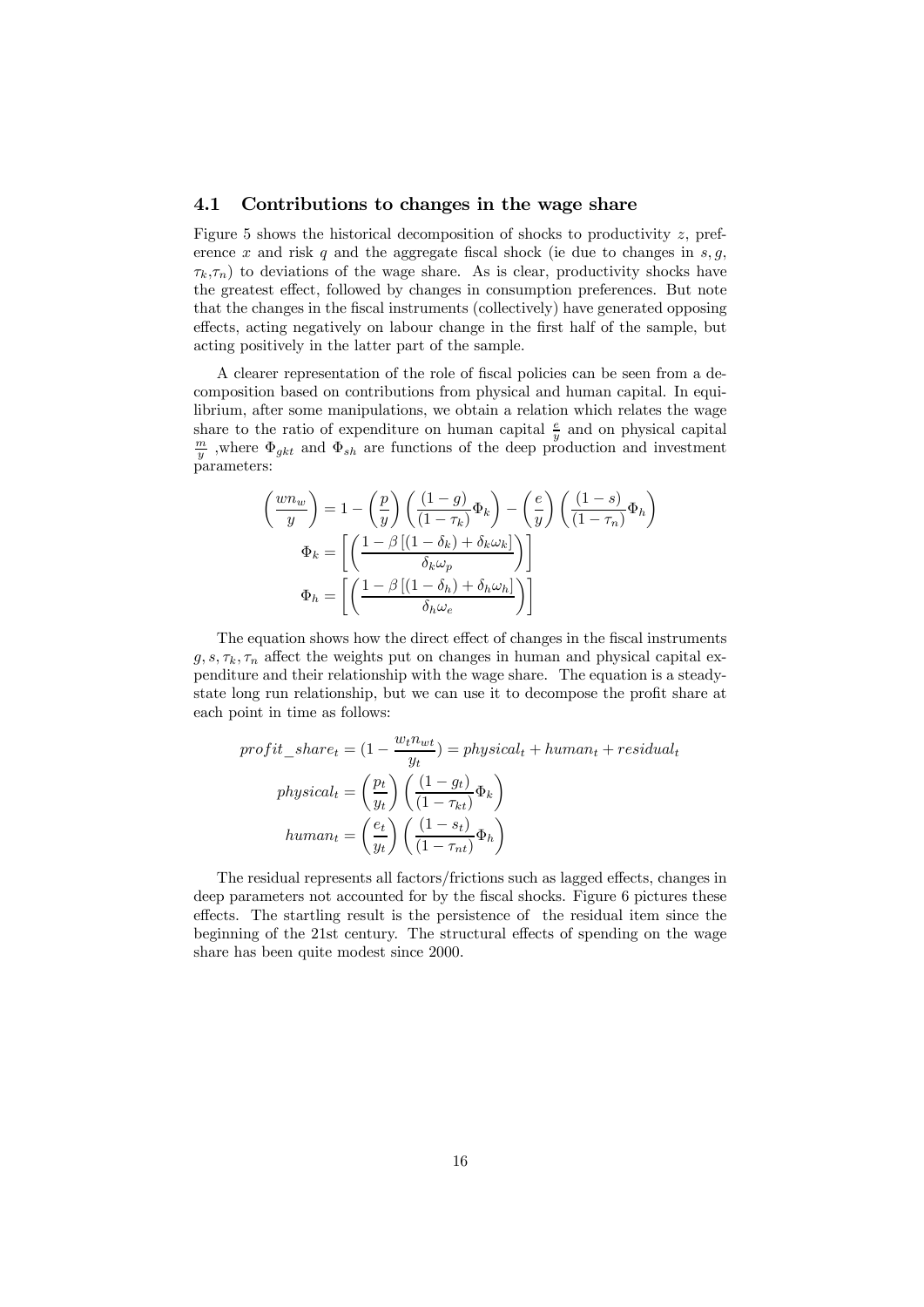

Figure 5: Wage Share



Figure 6: Profit Share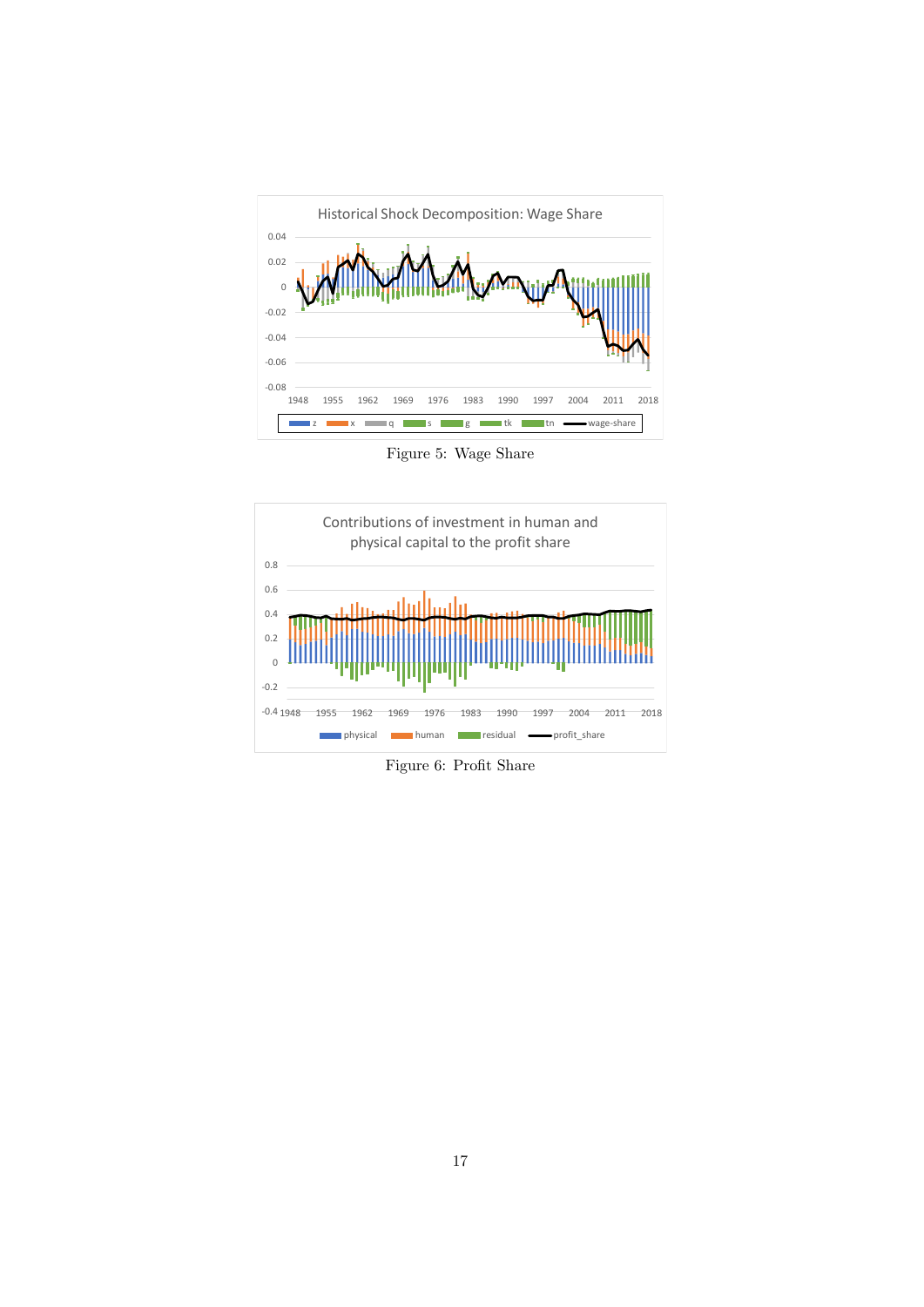### 5 Policy simulations

Fiscal rules have been categorized as less flexible than monetary rules, due to legislative decision-making, but as we see in the above charts, tax rates and spending have fluctuated over the past decades.

In this section, we discuss results from a number of experiments that approximate fiscal policies. The eight fiscal options considered are as follow:

- 1. change to the subsidy rate for education,  $\Delta s_t$ , resulting in a fiscal stimulus of  $\Delta s_t(e_t)$
- 2. change to the government contribution to infrastructure spending,  $\Delta g_t$ , resulting in a fiscal stimulus of  $\Delta q_t(m_t)$
- 3. change to the income tax rate:  $\Delta \tau_{n,t}$ , resulting in a fiscal change of  $\Delta \tau_{n.t}(w_t n_{wt} + w_{ht} h_t)$
- 4. change to the tax rate on earnings from non labour income (dividends),  $\Delta \tau_{k,t}$  resulting in a fiscal change of  $\Delta \tau_{k,t}(d_t k_t)$
- 5. combination of a change in the subsidy rate and in the tax rate on labor income such that the increment to the expenditure on education is balanced against an increase in income tax revenue:  $e_t \Delta s_t = \Delta \tau_{n,t}(w_t n_{wt} + w_{ht} h_t)$
- 6. combination of a change to the subsidy rate and to the tax on nonlabor income (dividends) such that the increment to educational expenditure is matched by an increase in tax revenue from dividends:  $e_t \Delta s_t =$  $\Delta \tau_{k,t}(d_t k_t)$
- 7. combination of a change in government capital infrastructure spend and the tax rate on labor income such that the increment to expenditure is balanced against an increase in tax revenue:  $m_t \Delta q_t = \Delta \tau_{n,t}(w_t n_{wt} +$  $w_{ht}h_t)$
- 8. combination of a change in government capital expenditure and the tax rate on dividends such that the increment to expenditure is balanced against an increase in tax revenue:  $m_t \Delta q_t = \Delta \tau_{k,t}(d_t k_t)$ .

The first four simulations consider individual changes in spending and revenue and the following four consider policies where expenditure and revenue policies are linked. This is because fiscal policies often adopt sequestering or pay-as-you-go spending rules. We consider combinations of revenue changes tied to infrastructure spending and/or subsidies to education. All four of these combination policies are by definition balanced-budget policies in the sense that they are, on impact, debt neutral.

We examine next how these fiscal rules affect welfare as well as the labor's share of national income.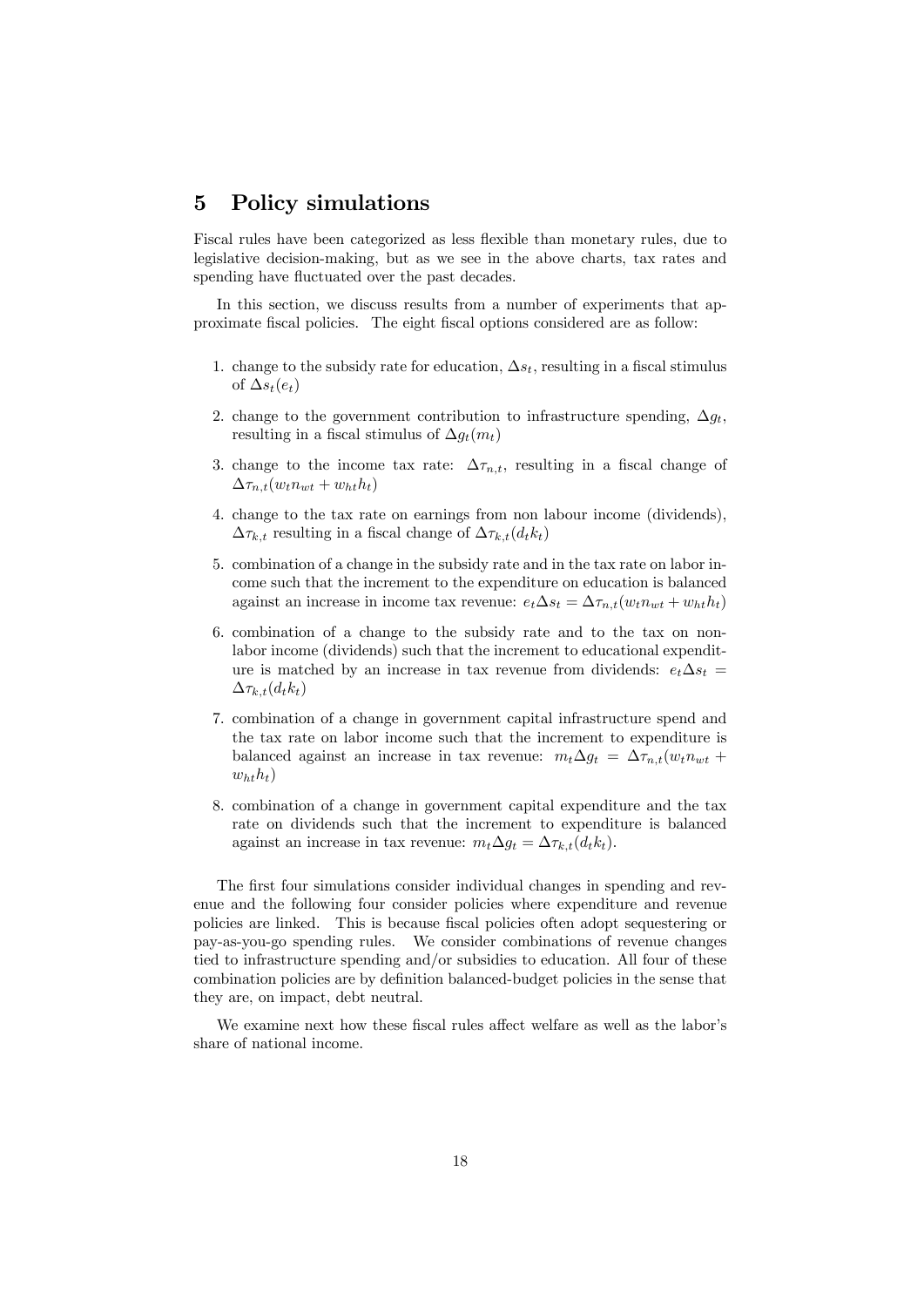#### 5.1 Ramsey Policies and Fiscal Multipliers

This section examines the effects of Ramsey fiscal policies. Specifically we conduct eight Ramsey policy simulations to derive the optimal time-varying values for the fiscal policy instruments by optimizing welfare defined as the discounted value of household utility:

$$
V_t = \sum_{t=0}^{\infty} \beta^i U_{t+1}
$$

Table 5 compares the steady-state values of the policy instrument under Ramsey rules relative to the base case. The base case are based on the steadystate values: subsidy rate  $(0.56)$ , government share of capital expenditure  $(0.21)$ , average income tax (0.16) and average tax on profits (0.22).

In the first experiment, we consider a change in subsidies  $s_t$ , holding unchanged all other calibrated parameters. As shown, the Ramsey suggested subsidy rate is 0.51. In contrast, in the experiment to determine the Ramsey value for the government investment share  $g_t$  the results show that it should be increased. For the tax rates, we find that both the tax rate on labor income  $\tau_{n,t}$  and on capital income  $\tau_{k,t}$  should be lower:  $\tau_k$  from 0.22 to 0.18 while  $\tau_n$  is about optimal at 0.16.

When policies take into account both spending and revenue aspects, the results suggest a reduction in subsidies with accompanying lower tax rates. Spending on physical capital is also likewise reduced. Thus our result support both Sims and Wolf (2018) and Bilbie, Monacelli, and Perotti (2019). The former argue that: on average the size of government consumption (as revealed in direct subsidies to households for education) may be too high, and the size of government investment (as revealed in infrastructure spend) is too low, relative to what would be optimal, while the latter argue that the further increases in government consumption, relative to what was done at the start of the Global Financial Crisis, would have been sub-optimal. Our results are also consistent with Bouakez, Guillard, and Roulleau-Pasdeloup (2017), who find much stronger multipliers associated with public investment, due to "time to build" dynamics.

However, this result is modified once we assume a degree of fiscal restraint, that is the changes in the instruments are paired so that both the revenue and expenditure sides of the budgetary equation adjust. In the cases when financing is also taken into account, the Ramsey values are all lower.

|                   | Table 5: Ramsey Values* |               |
|-------------------|-------------------------|---------------|
| policy            | base values             | Ramsey values |
| instrument        |                         |               |
| $s_t$             | 0.54                    | 0.51          |
| $g_t$             | 0.24                    | 0.28          |
| $\tau_{k,t}$      | 0.23                    | 0.18          |
| $\tau_{n,t}$      | 0.16                    | 0.16          |
| $s_t, \tau_{k,t}$ | (0.54, 0.23)            | (0.37, 0.10)  |
| $s_t, \tau_{n,t}$ | (0.54, 0.16)            | (0.37, 0.13)  |
| $g_t, \tau_{k,t}$ | (0.24, 0.23)            | (0.19, 0.21)  |
| $g_t, \tau_{n,t}$ | (0.24, 0.16)            | (0.16, 0.15)  |

\* all other calibrated values unchanged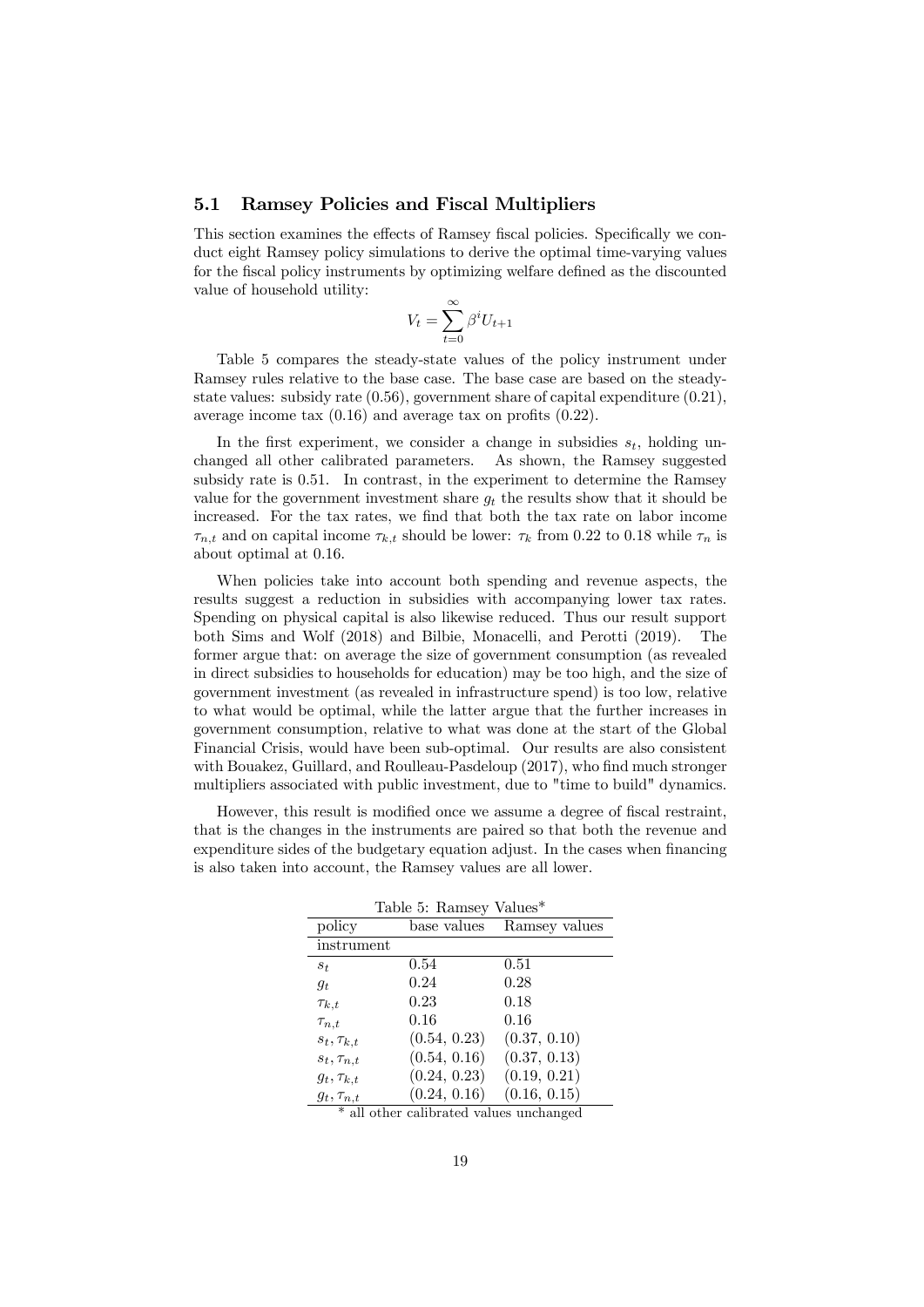#### 5.2 Fiscal Effects on the Wage/Labor Share

The Ramsey rules, by construction maximize welfare. Our interest here is how changing the fiscal instrument affects the wage share (the payment for work) and the post-tax labour share (which includes the skill premium) To this end, we simulate the model, using the information about the size of shocks for  $z, x$ and  $q$ . We consider eight experiments - four cases with changes in each of the fiscal instruments, and four more cases, when changes in the expenditure options are matched with changes in the tax financing options.

For the paired instrument experiments, we let the shocks be close to being perfectly correlated. The standard deviations for the shock to the instrument correspond to the estimated standard errors in all the experiments to yield minmax range for the instruments as:  $s(0.34{\text -}0.79), g(0.05{\text -}0.40), \tau_k(0.08{\text -}0.37); \tau_n$ (0.11-0.23). These are realistic ranges for fiscal policies. In these experiments the real rate varies between 0.94 to 1.10 while the growth rate varies between -0.33 to 0.49.

Table 6 presents the (average) correlations of the fiscal stimulus with the wage share and labor share. They show that the fiscal instruments that affect spending on human and physical capital  $(s \text{ and } q)$  have the strongest direct effect on the wage and labour shares. But, these direct effects are offset to a large extent once tax rates are changed to finance the spending.

Table 6 also presents associated fiscal-wage multipliers computed as the maxmin change in the wage/labour shares per unit max-min change in the fiscal stimulus. The min-max range of outcomes in all the experiments are: wage share  $(0.58-0.67)$ , labor share  $(0.51-0.58)$ . The change in fiscal stimulus is now different. As we can see, the consequences for the effects of the subsidies and government public infrastructure spending is high; once taxation is coupled with these spending programs.

|                           |              | Table 6: Simulated Results |             |             |
|---------------------------|--------------|----------------------------|-------------|-------------|
|                           | correlations |                            | multipliers |             |
| policies                  | wage-share   | labor-share                | wage-share  | labor-share |
|                           |              |                            |             |             |
| $\Delta s$                | 0.53         | 0.23                       | 0.37        | 0.29        |
| $\Delta q$                | 0.37         | 0.18                       | 2.48        | 1.97        |
| $\Delta \tau_k$           | $-0.01$      | 0.09                       | 1.57        | 1.25        |
| $\Delta \tau_n$           | 0.22         | $-0.60$                    | 1.22        | 1.22        |
| $\Delta s, \Delta \tau_k$ | 0.42         | 0.13                       | 0.40        | 0.35        |
| $\Delta s, \Delta \tau_n$ | 0.36         | 0.27                       | 0.41        | 0.45        |
| $\Delta q, \Delta \tau_k$ | 0.17         | 0.05                       | 1.56        | 1.35        |
| $\Delta q, \Delta \tau_n$ | $-0.05$      | 0.59                       | 1.38        | 1.48        |

Our results on multipliers show that spending on infrastructure has strong long-term effects on the wage share while subsiding educational expenses will have very modest multiplier effects on the wage share. However, the tax strategy matters. Obviously, increasing capital tax to support the infrastructure spend will lower the post tax capital share, and increasing labor tax rates will lower the post-tax labor share. But, what matters for inequality is the relative effect on the factor shares. In the case where taxes are increased to support infrastructure spend, the overall effect is to improve the post-tax labor share.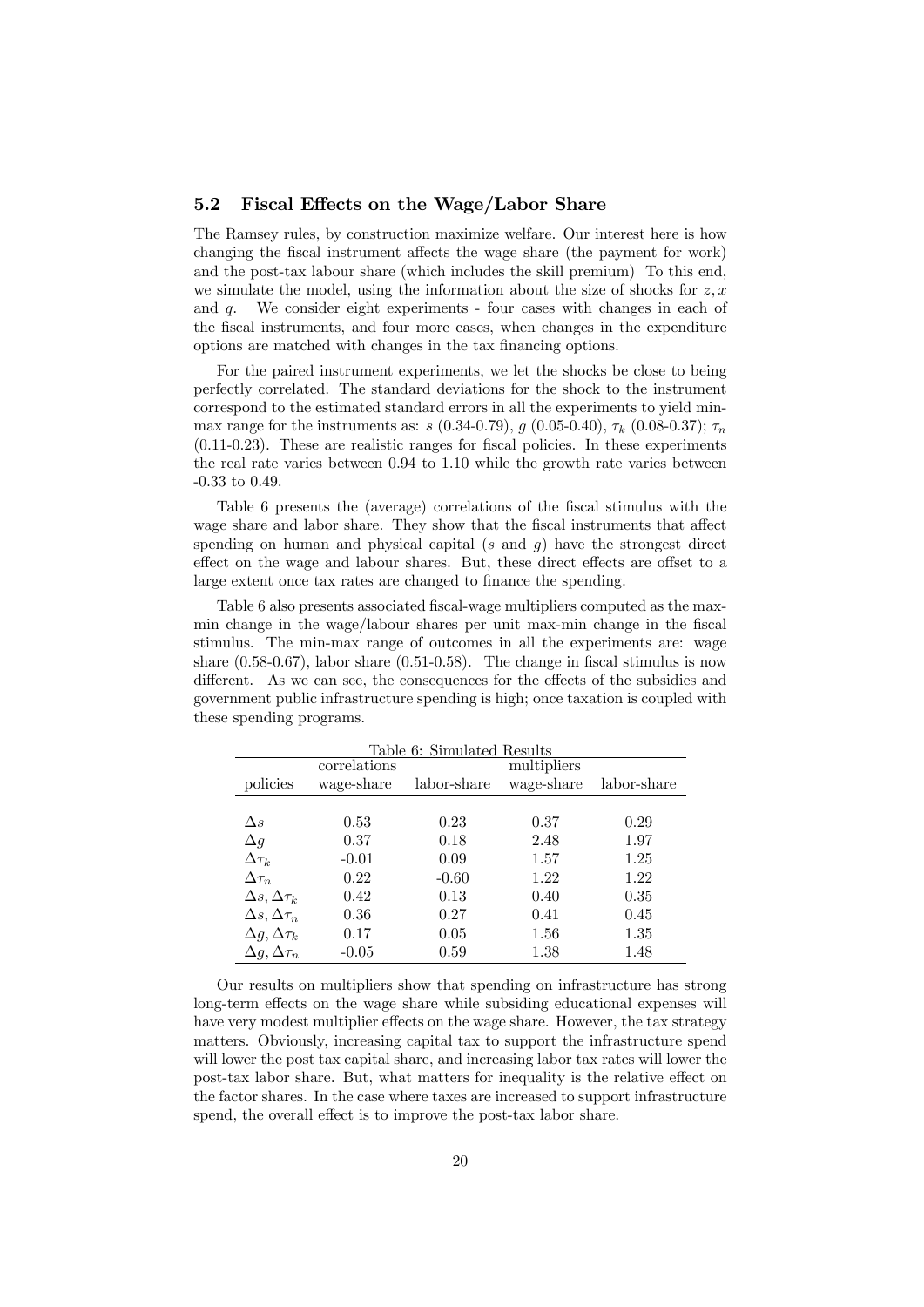#### 5.3 Approximations to Ramsey Policy Rules

So far, we have discussed the effects of Ramsey policy rules for the fiscal instruments, either taken independently, one by one, or as linked instruments between tax and spending. The Ramsey rule for each of these instruments is based on all the state variables in the model, as well as the lagged Lagrangean multipliers associated with the constraints of the Ramsey problem. It is unlikely that fiscal authorities would observe all of these variables at the time of policy formulation and implementation.

Many studies have compared the Ramsey outcomes with optimal simple rules, based on a few variables which have readily observable counterparts in macroeconomic time series. The goal of much of this research is to find the best simple rules which minimize the distance between its outcome and the Ramsey outcome. Our intention in this section is more modest. We ask, what are the suggested Ramsey responses to deviations of GDP, wage share, real rate and the deficit to GDP ratio from their respective means? Should the fiscal instruments be counter or pro-cyclical with respect to GDP growth, should they respond to engender greater or lower labor shares (and thus to promote equality), should they respond positively or negatively to changes in the real interest rate and to changes in the real deficit to GDP ratio?

We simulate the model for the respective Ramsey rules for  $T = 1000$  and estimate the response of each fiscal instrument either individually or in paired relations of tax and spending changes, in a regression context to deviations of GDP, wage share, real interest rate and the deficit to GDP ratio (all relative to their steady states). These variables correspond to our three observables; the deficit variable corresponds to the difference between the fiscal expenditure and revenue variables. The results are presented in Table 7.

For convenience of discussion, the results are presented in 4 blocks corresponding to the fiscal instruments: subsidy rate to support investment in human resources  $(s)$ , share of government investment in physical resources  $(g)$ , tax rate on income from capital  $(t_k)$  and tax on labour income  $(t_n)$ . The column headed "base" is the non-Ramsey policy case where the instruments are assumed to evolve as an AR process. The next columns show the regression estimates when Ramsey rules are implemented.

The three columns show respectively, the single instrument Ramsey policy case, then the paired expenditure-revenue Ramsey policies. For example, results under policy heading  $(s, t_k)$  and  $(s, t_n)$  show respectively how the fiscal instruments respond under Ramsey conditions for the subsidy rate, under two different financing cases - one when the tax revenue is generated from taxing capital and the other when the tax revenue comes from wages.

First, a couple of general observations. The Ramsey policy rules suggest more persistence in revenue instruments  $(t_k, t_n)$  than expenditure instruments  $(s, g)$ . The second general observation is with respect to the deficit to GDP ratio. The results are consistent across options, namely curtail expenditures and increase taxes when the deficit to GDP ratio rises. The magnitude of response varies, but not the direction.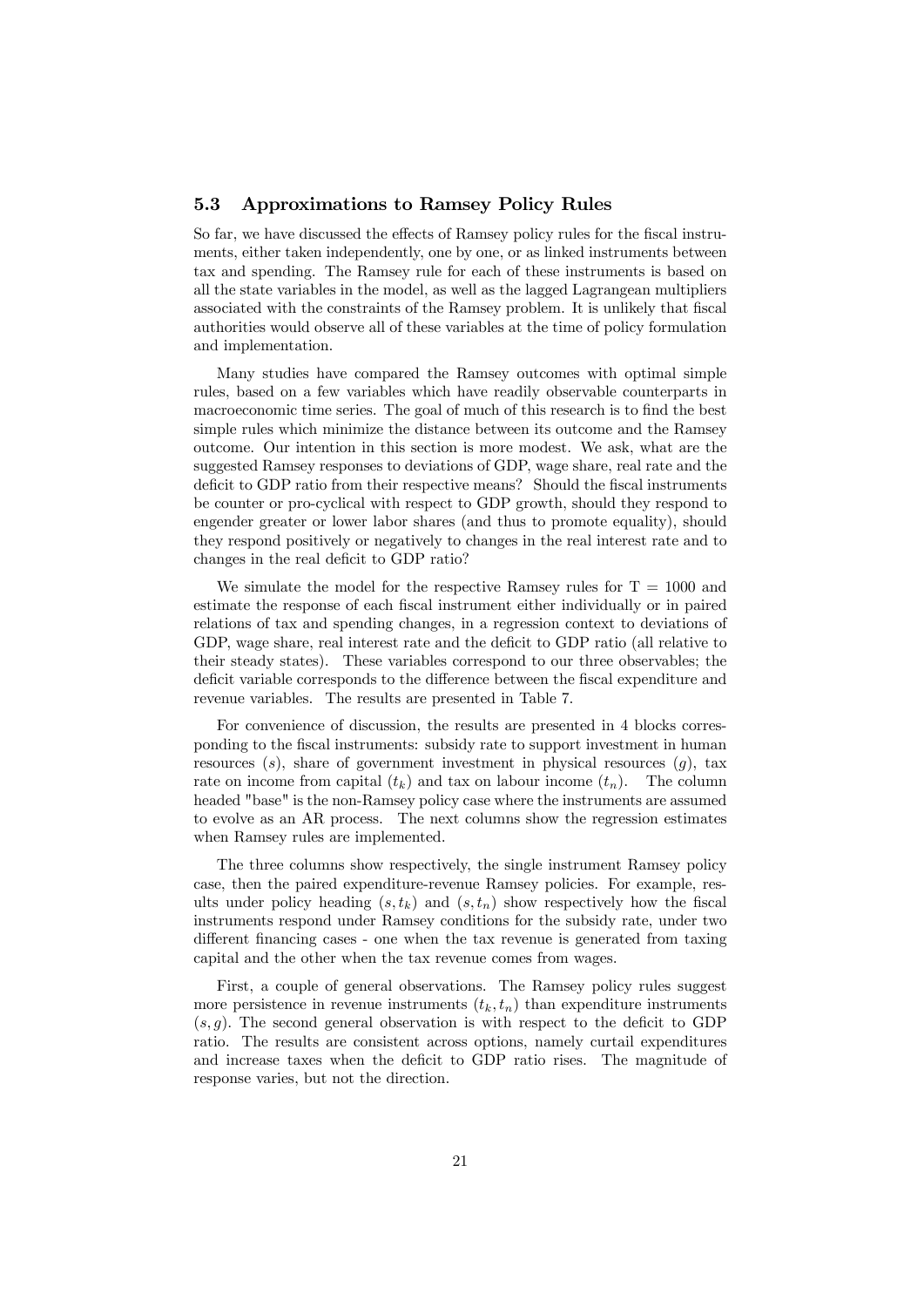| policies              | base               | S                  | $s,t_k$             | $s,t_n$            |
|-----------------------|--------------------|--------------------|---------------------|--------------------|
| AR(1)                 | $0.81*$            | $0.23*$            | $0.52*$             | $0.50*$            |
| y-growth              | $0.02*$            | $0.38*$            | $0.35*$             | $0.91*$            |
| wage-share            | $-0.52*$           | $1.28*$            | $-0.69$             | $1.06*$            |
| $_{\rm R}$            | $-0.02$            | $-0.22*$           | $0.89*$             | $0.66*$            |
| Deficit/y             | $-0.34*$           | $-2.16*$           | $-3.74*$            | $-3.52*$           |
| constant              | $0.10*$            | $0.42*$            | $0.24*$             | $0.26*$            |
|                       |                    |                    |                     |                    |
| policies              | $_{\text{base}}$   | g                  | $\underline{g,t_k}$ | $g, t_n$           |
| AR(1)                 | $0.54*$            | $0.40*$            | $0.75*$             | $0.65*$            |
| y-growth              | $-0.00$            | $3.84*$            | $-0.35$             | $6.98*$            |
| wage-share            | $-0.28*$           | $-1.23$            | $-8.66*$            | $-6.12*$           |
| R                     | 0.00               | $-0.46$            | $3.59*$             | $3.07*$            |
| Deficit/y             | $-0.16*$           | $-7.17*$           | $-1.63*$            | $-1.67*$           |
| constant              | $0.11*$            | $0.14*$            | $0.08*$             | $0.18*$            |
|                       |                    |                    |                     |                    |
| policies              | base               | $t_k$              | $t_k,s$             | $t_k, g$           |
| AR(1)                 | $0.86*$            | $0.01*$            | $0.99*$             | $0.90*$            |
|                       |                    | $0.69*$            | $0.53*$             | $1.28*$            |
| y-growth              | $-0.01$            |                    |                     |                    |
| wage-share            | 0.05               | 0.16               | $-0.13$             | $-0.04$            |
| R                     | $-0.01$            | $0.72*$            | 0.05                | $0.42*$            |
| Deficit/y             | $0.06*$            | $5.01*$            | $0.07*$             | $0.68*$            |
| constant              | $0.03*$            | $0.23*$            | $-0.00$             | $0.03*$            |
|                       |                    |                    |                     |                    |
| policies              | base               | $t_n$              | $t_n,s$             | $t_n, g$           |
| AR(1)                 | $0.86*$            | $0.18*$            | $1.02*$             | $0.91*$            |
| y-growth              | 0.00               | $-0.14*$           | $0.18*$             | $0.05^{\ast}$      |
| wage-share            | $0.06*$            | $0.35^{\ast}$      | $-0.02$             | $0.50*$            |
| $_{\rm R}$            | $-0.01$            | $0.26*$            | $0.03*$             | $0.16*$            |
| Deficit/y<br>constant | $0.03*$<br>$0.02*$ | $0.95*$<br>$0.13*$ | $0.07*$<br>$-0.01*$ | $0.91*$<br>$0.02*$ |

Table 7: Fiscal Instrument Responses to Selected Observables\*

\* Demeaned values of observables

The fiscal responses to changes in the wage share are mixed and probably reflect a re-balancing of factor incomes. When the wage share is high (above its steady-state value), fiscal support for physical capital accumulation could be reduced while taxation could be increased. The reduced—form regression support a fall in infrastructure spend and a hike in the income tax rate (but not on taxes on dividends).

The Ramsey response for the subsidy rate is positive meaning that when the wage share increase above its steady state value, spending on human capital could increase (thereby increasing returns to human capital and by extension the profit share of total GDP will also increase). This also implies the reverse - the public sector can reduce its subsidy spending on long-term investments in human capital but increase its spending on physical capital during periods of falling wage shares (computed as worker compensation).

When the real rate is high and/or growth is above the steady-state, Ramsey policy rules suggest expanding subsidies in education, increasing spend on infrastructure, and raising taxes. These responses reflect the higher capacity of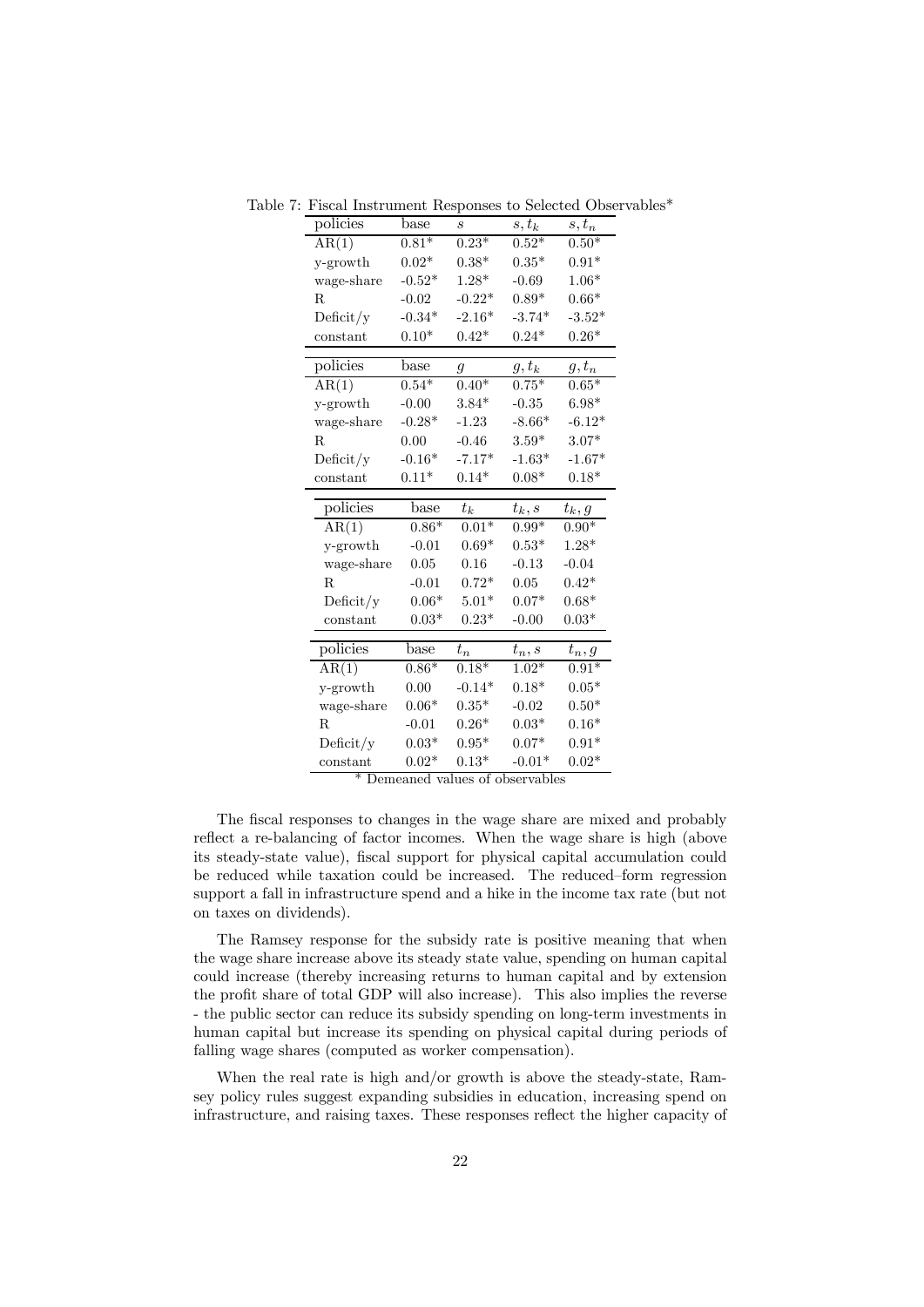the household sector to bear higher taxes, and the potential of the public sector to boost investment in human and physical capital.

The exception occurs when revenue and spending fiscal policies are not paired. During periods of high real rates spending to support human capital could fall when viewed in isolation. Likewise, during periods of high growth, tax rate on income from wages could also fall (because the taxation base has increased). These counter-cyclical relationship between the fiscal instruments and GDP growth (the result holds for contemporaneous and lagged growth) are consistent with the widely accepted idea of optimal counter-cyclical fiscal policy, namely that government expenditures and taxes can fall when output growth is high.

In general though, these simple regression results show that, so long as growth is positive, a case can be made to increase spending on human and physical capital, supported by higher taxes. To be sure, these regression results represent approximations to the broader Ramsey rules for the fiscal instruments. Nevertheless, they show the contemporaneous relationships between the fiscal instrument and the main macroeconomic indicators and the results suggest that higher subsidies to support human capital accumulation along with higher income taxes are compatible with promoting economic growth and higher wage share. However, while higher government expenditure on capital is compatible with higher growth, it will also lead to lower wage shares.

# 6 Concluding Remarks

We have adopted a model-based approach to consider the role of fiscal policy, both on the expenditure and taxation sides, on the wage/labor share, as well as on GDP growth and public debt. The model has a CES production function where investment in human and physical capital require time away from working for a wage. Fiscal policy contributes directly to these decisions.

Our optimal policy simulations show that on average the size of government investment (as revealed in infrastructure spend) is lower than optimal. The case for spending on infrastructure is further supported by strong output and welfare multiplier effects. Our long-run multiplier analysis shows that spending on infrastructure financed from capital taxes is the preferred stimulus, as it has both strong impact effects as well as strong long-term effects. Boosting educational subsidies will have very modest impact effect, but steady long run multiplier effects. Furthermore, financing the educational subsidies with taxation on labour returns will not have detrimental effects on the labor share of GDP.

Our results suggest that a "back-to-the future" policy reform is in order both for public expenditures and for tax policies. The 1950s saw sustained growth, declining debt, and rising labor shares supported by increased spending both on human resources as well as infrastructure financed by high tax rates on income and corporate earnings.

The case for massive infrastructure spending of the 1950s may be a hard case to make in terms of political economy of today [see, for example, Taylor (2000, 2018)]. However, setting fiscal policies aimed at long-run targets of a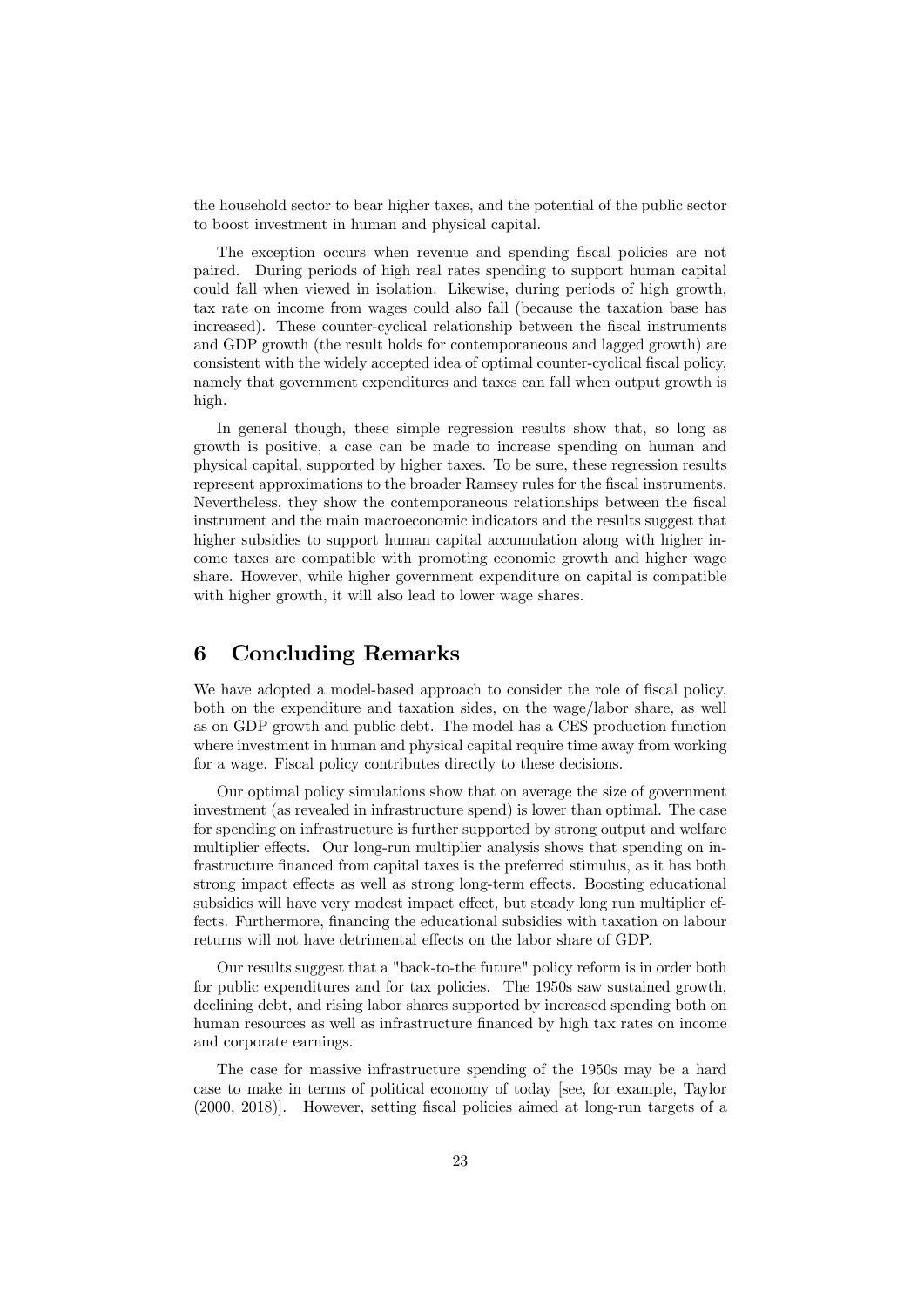stable labor share and stable debt/GDP ratios through educational subsidies and tax rates stands out as an important lesson to learn from the experience of the 1950s.

### References

- Acemoglu, D.and Restrepo, P. (2018). The race between man and machine: Implications of technology for growth, factor shares, and employment. American Economic Review, 108(6), 1488-1542.
- Acemoglu, D.and Restrepo, P. (2019). Automation and new tasks: how technology displaces and reinstates labor. Journal of Economic Perspectives, 33(2), 3-30.
- Angelopoulos,K. J.Malley and A.Philippopoulos (2007) Public education expenditure, growth and welfare Technical Report, University of Stirling
- Autor, D. and D. Dorn (2013). The growth of low-skill service jobs and the polarization of the U.S. labor market. American Economic Review 103 (5).
- Barro, R. J. (1974). Are government bonds net wealth?. Journal of political economy, 82(6), 1095-1117.
- Bhandari, A., Evans, D., Golosov, M.and Sargent, T. J. (2018). Inequality, business cycles, and monetary-fiscal policy, National Bureau of Economic Research, no.24710.
- Bilbiie, F. O., Monacelli, T.and Perotti, R. (2019). Is government spending at the zero lower bound desirable?. American Economic Journal: Macroeconomics,  $11(3)$ , 147-73.
- Blanchard, O. (2019). Public debt and low interest rates. American Economic Review, 109(4), 1197-1229.
- Blinder, A. S. and R. M. Solow (1973). Does fiscal policy matter? Journal of Public Economics 2 (4), 319 337.
- Bouakez, H., Guillard, M.and Roulleau-Pasdeloup, J. (2017). Public investment, time to build, and the zero lower bound. Review of Economic Dynamics, 23, 60-79.
- Canova, F.and Paustian, M. (2011). Business cycle measurement with some theory. Journal of Monetary Economics, 58(4), 345-361.
- Chari, V. V., P. J.kehoe and E. R.McGratton (2007) Business Cycle Accounting. Econometrica 75(3) 781-836
- Christiano, L., M. Eichenbaum, and S. Rebelo (2011). When Is the Government Spending Multiplier Large? Journal of Political Economy 119 (1), 78-121.
- Correia, I. (2010). Consumption Taxes and Redistribution. American Economic Review 100 (4), 1673-1694.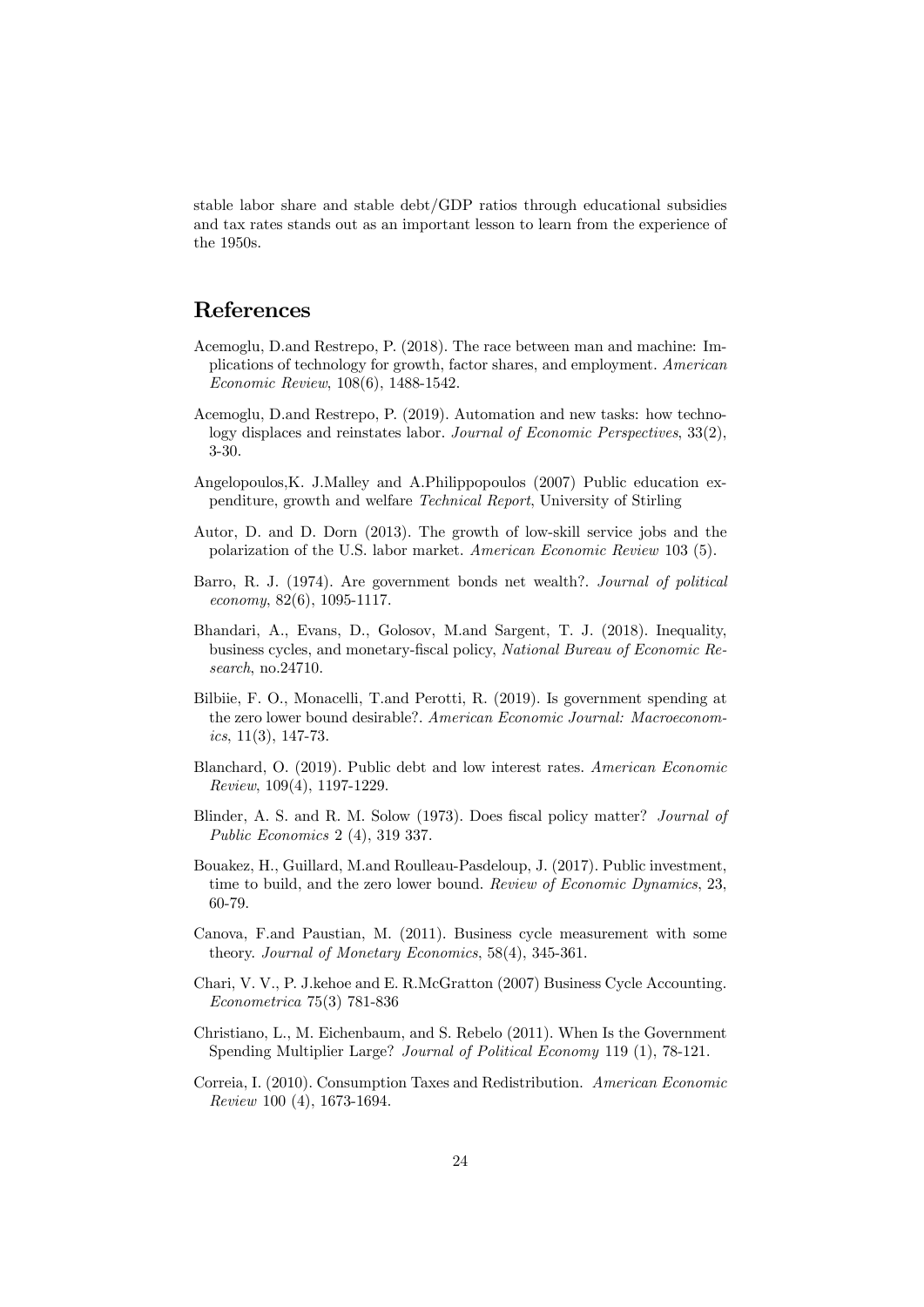- Correia, I., E. Farhi, J. P. Nicolini, and P. Teles (2013). Unconventional Fiscal Policy at the Zero Bound. American Economic Review 103 (4), 1172-1211.
- Daniel, B. C. and S. Gao (2015). Implications of Productive Government Spending for Fiscal Policy. Journal of Economic Dynamics and Control 55 (C), 148-175.
- David, H.and Dorn, D. (2013). The growth of low-skill service jobs and the polarization of the US labor market. American Economic Review, 103(5), 1553-97.
- Debortoli, D. and J. Gali (2017). Monetary policy with heterogeneous agents: Insights from TANK models. Technical report, CREI, UPF and Barcelona GSE.
- Gali, J., J. D. Lopez-Salido, and J. Valles (2007, March). Understanding the Effects of Government Spending on Consumption. Journal of the European Economic Association 5 (1), 227-270.
- Garcia-Mila, T., A. Marcet, and E. Ventura (2010). Supply Side Interventions and Redistribution. Economic Journal 120 (543), 105-130.
- Gorman, W. (1961). On a Class of Preference Fields. Metroeconomica 13 (2), 53-56.
- Hansen, L. P. (1982). Large Sample Properties of Generalized Method of Moments Estimators. Econometrica 50(4), 1029.
- Kumhof, M., R. Ranciere, and P. Winant (2015, March). Inequality, Leverage, and Crises. American Economic Review 105 (3), 1217-1245.
- Leeper, E., N. Traum, and T. Walker (2017). Clearing up the fiscal multiplier morass. American Economic Review 107(8), 2409-2454.
- Leeper, E. M. (2015). Fiscal analysis is darned hard. NBER Work-ing Papers 21822, National Bureau of Economic Research, Inc.
- Leeper, E. M., T. B. Walker, and S.-C. S. Yang (2010). Government investment and fiscal stimulus. Journal of Monetary Economics 57 (8), 1000-1012.
- Leon-Ledesma,M.A. P. McAdam and A.Willman (2010). Identifying the elasticity of substitution with biased technical change. American Economic Review 100(4), 1330-1357
- Liu, E., A. Mian, and A. Su (2019). Low Interest Rates, Market Power, and Productivity Growth, National Bureau of Economic Research, no,.25505.
- Ramey, V. A. and S. Zubairy (2018). Government spending multipliers in good times and in bad: Evidence from US historical data,. Journal of Political Economy, 850-901.
- Racal, D. (2010) beyond Cobb-Douglas: Estimation of a CES production function with factor augmenting technology Technical Report, University of Chicago.